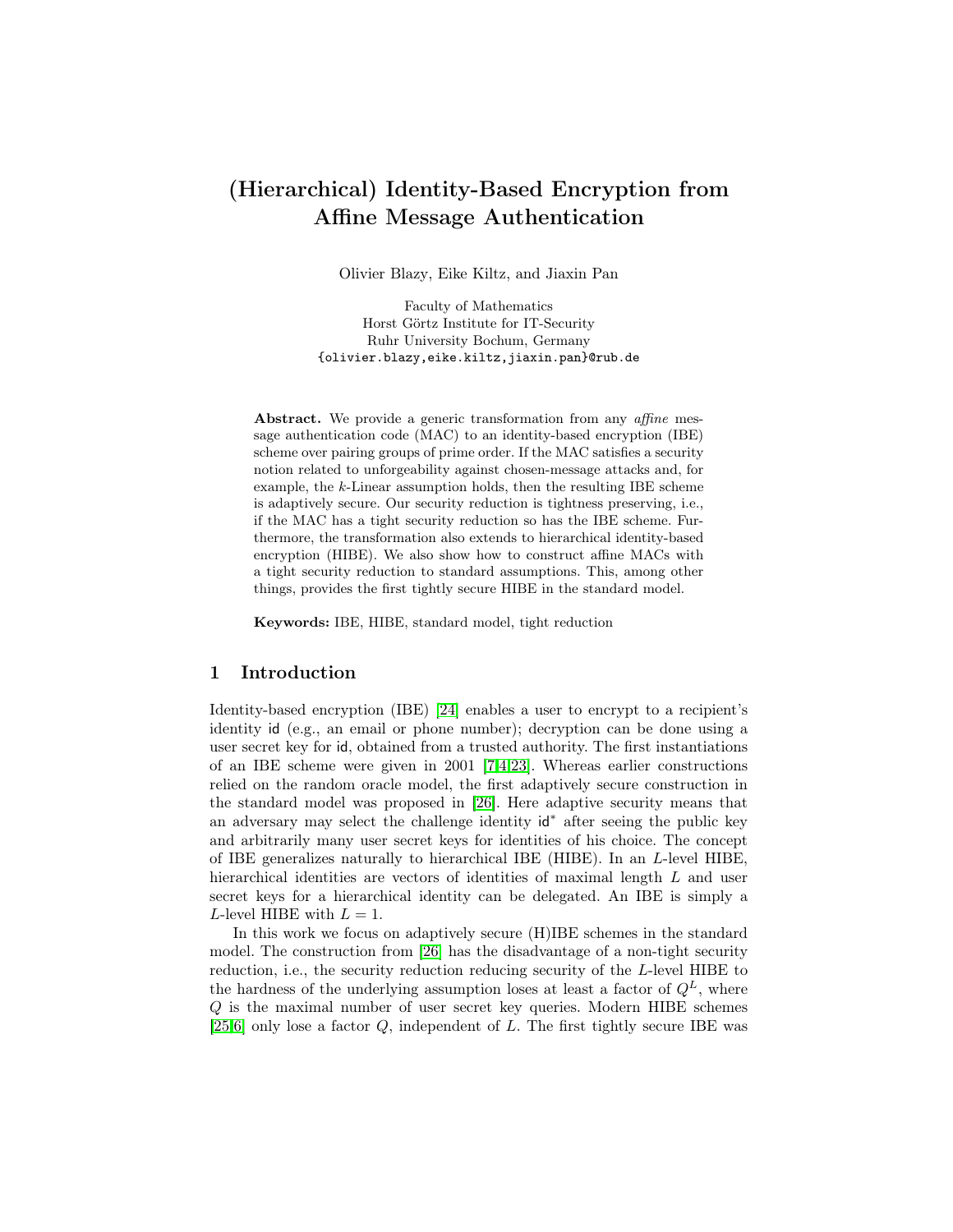recently proposed by Chen and Wee [\[6\]](#page-16-2) but designing a L-level HIBE for  $L > 1$ and a tight (i.e., independent of Q) security reduction to a standard assumption remains an open problem.

Until now, all known constructions of  $(H)$ IBE schemes are specific, i.e., they are custom-made to a specific hardness assumption. This is in contrast to other basic cryptographic primitives such as signatures and public-key encryption, for which efficient generic transformations have been known for a long time. We would like to highlight the concept of smooth projective hash proof systems for chosen-ciphertext secure encryption [\[9\]](#page-16-3) and an old construction by Bellare and Goldwasser [\[1\]](#page-16-4) that transforms any pseudorandom function (PRF) plus a noninteractive zero-knowledge (NIZK) proof into a signature scheme. Until today no generic construction of a (H)IBE from any "simple" low-level cryptographic primitive is known. However, the recent IBE scheme by Chen and Wee [\[6\]](#page-16-2) uses a specific randomized PRF at the core of their construction, but its usage is non-modular.

## 1.1 This work

Affine MACs. In this work we put forward the notion of affine message authentication codes (affine MACs). An affine MAC over  $\mathbb{Z}_q^n$  is a randomized MAC with a special algebraic structure over some group  $\mathbb{G} = \langle g \rangle$  of prime-order q. For a vector  $\mathbf{a} \in \mathbb{Z}_q^n$ , define  $[\mathbf{a}] := g^{\mathbf{a}} = (g^{\mathbf{a}_1}, \ldots, g^{\mathbf{a}_n})^\top \in \mathbb{G}^n$  as the implicit representation of **a** over G. Roughly speaking, the MAC tag  $\tau_m = ([t], [u])$  of an affine MAC over  $\mathbb{Z}_q^n$  on message  $\mathsf{m} \in \mathcal{M}$  is split into a random message-independent part  $[t] \in \mathbb{G}^n$  plus a message-depending affine part  $[u] \in \mathbb{G}$  satisfying

$$
u = \sum f_i(\mathsf{m}) \mathbf{x}_i^\top \cdot \mathbf{t} + \sum f'_i(\mathsf{m}) x'_i \in \mathbb{Z}_q,\tag{1}
$$

where  $f_i, f'_i: \mathcal{M} \to \mathbb{Z}_q$  are public functions and  $\mathbf{x}_i \in \mathbb{Z}_q^n$ ,  $x'_i \in \mathbb{Z}_q$  are from the secret key  $sk_{MAC}$ . Almost all group-based MACs recently considered in [\[10\]](#page-16-5), as well as the MAC derived from the randomized Naor-Reingold PRF [\[21\]](#page-17-4) implicitly given in [\[6\]](#page-16-2) are affine.

From Affine MACs to IBE. Let us fix (possibly symmetric) pairing groups  $\mathbb{G}_1, \mathbb{G}_2, \mathbb{G}_T$  equipped with a bilinear map  $e : \mathbb{G}_1 \times \mathbb{G}_2 \to \mathbb{G}_T$ . Let  $\mathcal{D}_k$ -MDDH be any Matrix Diffie-Hellman Assumption  $[11]^1$  $[11]^1$  $[11]^1$  that holds in  $\mathbb{G}_1$ , e.g., k-Linear or DDH.

Our main result is a *generic transformation*  $\text{B}\text{E}[\text{MAC}_n, \mathcal{D}_k]$  from any affine message authentication code  $\mathsf{MAC}_n$  over  $\mathbb{Z}_q^n$  into an IBE scheme. If  $\mathsf{MAC}_n$  (defined over  $\mathbb{G}_2$ ) is PR-CMA-secure (pseudorandom against chosen message attacks, a decisional variant of the standard UF-CMA security for MACs) and the  $\mathcal{D}_k$ -MDDH assumption holds in  $\mathbb{G}_1$ , then IBE[MAC<sub>n</sub>,  $\mathcal{D}_k$ ] is an adaptively secure (and

<span id="page-1-0"></span><sup>&</sup>lt;sup>1</sup> The  $\mathcal{D}_k$ -MDDH assumption over  $\mathbb{G}_1$  captures naturally all subspace decisional assumptions over prime order groups. Concretely, it states that given  $[A]_1 \in \mathbb{G}^{(k+1)\times k}$ , the value  $[\mathbf{A} \cdot \mathbf{w}]_1 \in \mathbb{G}_1^{k+1}$  is pseudorandom, where  $\mathbf{A} \in \mathbb{Z}_q^{(k+1) \times k}$  gets chosen according to distribution  $\mathcal{D}_k$  and  $\mathbf{w} \in \mathbb{Z}_q^k$ . Examples include k-Linear and DDH  $(k = 1)$ .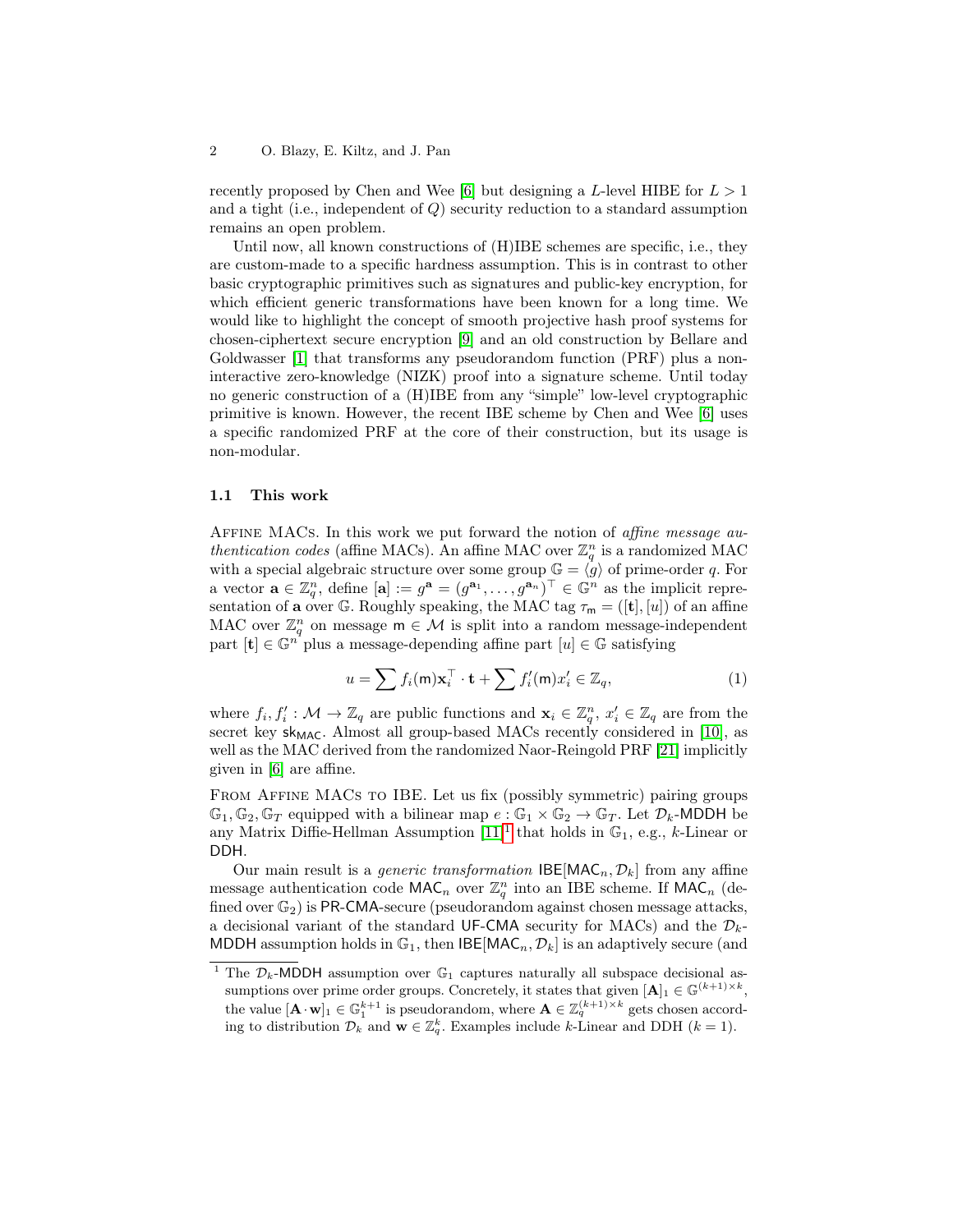anonymous) IBE scheme. Furthermore, the security reduction of  $\text{BEE}[\text{MAC}_n, \mathcal{D}_k]$ is as tight as the one of  $\mathsf{MAC}_n$ . The size of the public IBE parameters depends on the size of the MAC secret key  $sk_{MAC}$ , whereas the IBE ciphertexts and user secret keys always contain  $n + k + 1$  group elements. We stress that our transformation works with any  $k \geq 1$  and any  $\mathcal{D}_k$ -MDDH Assumption, hence  $\mathcal{D}_k$  can be chosen to match the security assumption of  $MAC<sub>n</sub>$ .

We also extend our generic transformation to HIBE schemes. In particular, we have two generic HIBE constructions depending on different properties of the underlying affine MACs. If the affine MAC is delegatable (to be defined in Section [5.1\)](#page-12-0), we obtain an adaptively secure L-level HIBE HIBE[MAC<sub>n</sub>,  $\mathcal{D}_k$ ]. If the affine MAC is furthermore anonymity-preserving, we obtain an anonymous and adaptively secure L-level HIBE AHIBE[MAC<sub>n</sub>,  $\mathcal{D}_k$ ]. Both of the constructions have the same tightness properties as the MAC, and their ciphertexts sizes are the same as in the IBE case. Due to different delegation methods, AHIBE[MAC<sub>n</sub>,  $\mathcal{D}_k$ ] has slightly shorter public parameters, but larger user secret keys than  $HIBE[MAC_n, \mathcal{D}_k]$ . Due to space restrictions, the anonymity-preserving transformation  $AHIBE[MAC_n, \mathcal{D}_k]$  is only given in the full version [\[3\]](#page-16-7).

Let us highlight again the fact that the underlying object is a *symmetric* primitive (a MAC) that we transform to an asymmetric primitive (an IBE scheme). Furthermore, as a MAC is a very simple and well-understood object, we hope that our transformation can contribute to understanding the more complex object of an IBE scheme.

Two Delegatable Affine MACs. To instantiate our transformations, we consider two specific delegatable affine MACs. Our first construction,  $MAC_{NR}[\mathcal{D}_k]$ , is a generalization of the MAC derived from the randomized Naor-Reingold PRF [\[6\]](#page-16-2) to any  $\mathcal{D}_k$ -MDDH Assumption. (Unfortunately, the MAC based on the original deterministic Naor-Reingold PRF is not affine.) We show that it is affine over  $\mathbb{Z}_q^n$  with  $n = k$  and delegatable. We prove PR-CMA-security with an (almost) tight security reduction to  $\mathcal{D}_k$ -MDDH. (Almost tight, as the security reduction loses a factor  $O(m)$ , where m is the length of the message space.) This leads to the first HIBE with a tight security reduction to a standard assumption. Ciphertexts and user secret keys of HIBE[MAC<sub>NR</sub>[ $\mathcal{D}_k$ ],  $\mathcal{D}_k$ ] only contain  $2k + 1$ group elements which is 3 in case we use  $k = 1$  and the SXDH Assumption (i.e., DDH in  $\mathbb{G}_1$  and  $\mathbb{G}_2$ ). Interestingly, our SXDH-based IBE scheme can be seen as a "two-copy version" of Waters' IBE [\[26\]](#page-17-2) which does not have a tight security reduction. The disadvantage of  $MAC_{\text{NR}}[\mathcal{D}_k]$  is that the public parameters of  $\text{IBE}[MAC_{NR}[\mathcal{D}_k], \mathcal{D}_k]$  are linear in the bit-size of the identity space.

Our second construction,  $\text{MAC}_{\text{HPS}}[\mathcal{D}_k]$ , is based on a hash proof system given in [\[11\]](#page-16-6) for any  $\mathcal{D}_k$ -MDDH problem. A hash proof system is known to imply a UF-CMA-secure MAC [\[10\]](#page-16-5). We extend this result to PR-CMA-security, where the reduction loses a factor of  $Q$ , the number of MAC queries. Furthermore, MAC<sub>HPS</sub>[ $\mathcal{D}_k$ ] is affine over  $\mathbb{Z}_q^{k+1}$  (i.e.,  $n = k + 1$ ) and delegatable. Whereas public parameters of the L-level HIBE HIBE[MAC<sub>HPS</sub>[ $\mathcal{D}_k$ ],  $\mathcal{D}_k$ ] only depend on L, ciphertexts and user secret keys contain  $2k + 2$  group elements which is 4 in case of the SXDH assumption  $(k = 1)$ . We remark that the efficiency of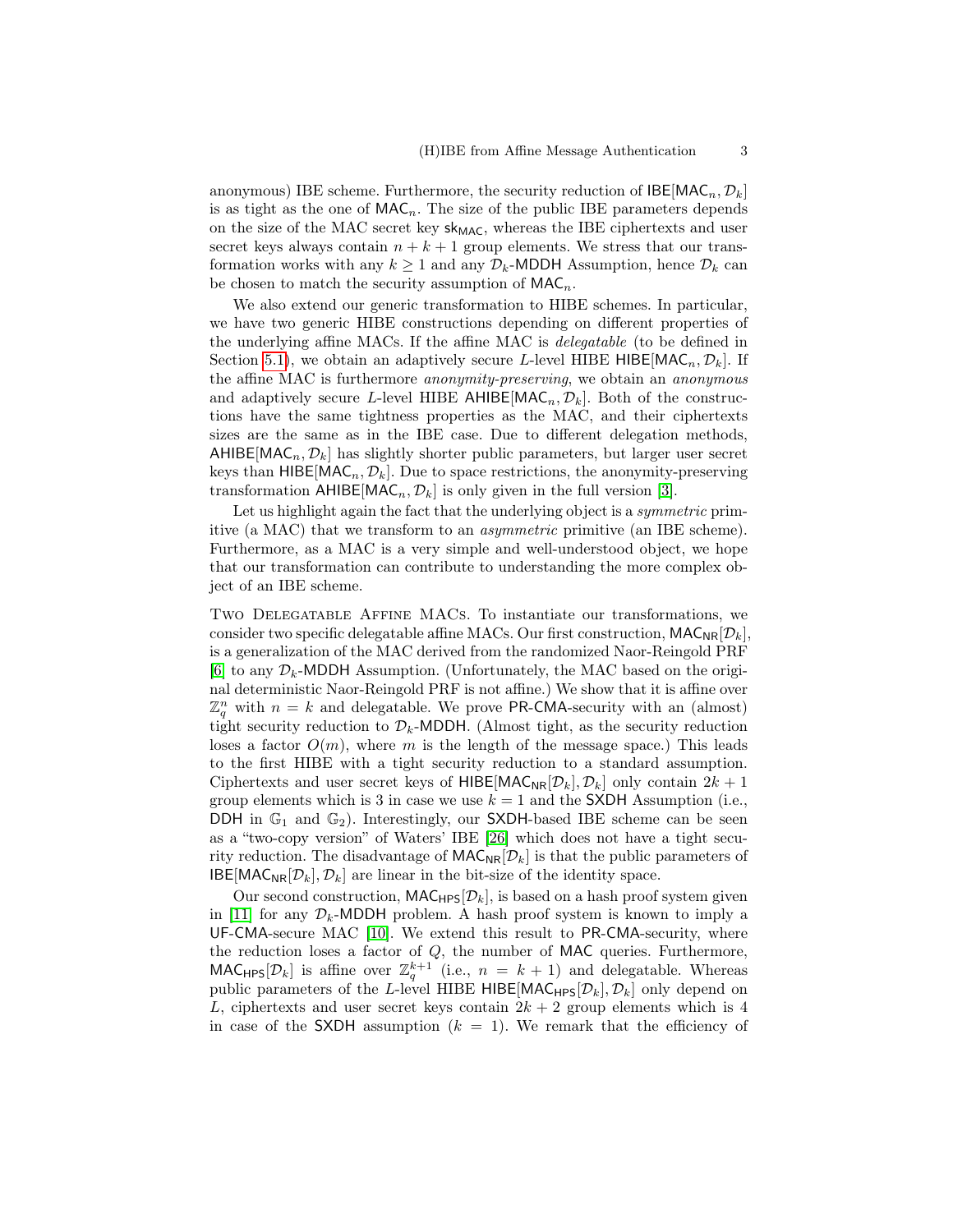HIBE[MAC<sub>HPS</sub> $[\mathcal{D}_k], \mathcal{D}_k]$  is roughly the same as a HIBE proposed in [\[6\]](#page-16-2). Additionally, we show  $\text{MAC}_{\text{HPS}}[\mathcal{D}_k]$  is also anonymity-preserving, which implies an anonymous (but non-tight) HIBE, AHIBE[MAC<sub>HPS</sub> $[\mathcal{D}_k], \mathcal{D}_k$ ], while the delegatable  $\mathsf{MAC}_{\mathsf{NR}}[\mathcal{D}_k]$  is unlikely to be anonymity-preserving.

Table [1](#page-3-0) summarizes all known (H)IBE scheme and their parameters.

Extensions. In fact, our generic transformation even gives (hierarchical) IDbased hash proof system from any (delegatable) affine MAC and the  $\mathcal{D}_k$ -MDDH assumption. From an (H)ID-based hash proof system one readily obtains a chosen-ciphertext secure (H)IBE [\[16\]](#page-17-5). Furthermore, any (H)IBE directly implies a (Hierarchical ID-based) signature scheme [\[12\]](#page-16-8). The signature obtained from  $\text{IBE}[\text{MAC}_{\text{NR}}[\mathcal{D}_k], \mathcal{D}_k]$  has a tight security reduction. Even though it is not entirely structure preserving, it can still be used to obtain a constant-size IND-CCA-secure public-key encryption scheme with a tight security reduction in the multi-user and multi-challenge setting [\[14,](#page-17-6)[2\]](#page-16-9).

<span id="page-3-0"></span>

|  | Scheme                                                    | pk                         | uskl                   | C              | Anonymity? | Loss             | Assumption  |
|--|-----------------------------------------------------------|----------------------------|------------------------|----------------|------------|------------------|-------------|
|  | Wat05 [26]                                                | $4 + \lambda$              | $\overline{2}$         | $\overline{2}$ |            | $O(\lambda Q)$   | <b>DBDH</b> |
|  | Wat09 [25]                                                | 13                         | 9                      | 10             |            | O(Q)             | $2-LIN$     |
|  | Lew12 $[17]$                                              | 25                         | 6                      | 6              |            | O(Q)             | $2-LIN$     |
|  | $\frac{2}{12}$ CLL <sup>+</sup> 12 <sup>[5]</sup>         | 9                          | 4                      | 4              |            | O(Q)             | <b>SXDH</b> |
|  | JR13 [15]                                                 |                            | 5                      | 4              |            | O(Q)             | <b>SXDH</b> |
|  | CW13 [6]                                                  | $ 2k^2(2\lambda + 1) + k $ | 4k                     | 4k             |            | $O(\lambda)$     | $k$ -LIN    |
|  | <b>IBE<sub>HPS</sub></b>                                  | $3k^2 + 4k$                | $2k+2$                 | $ 2k+2 $       |            | O(Q)             | $k$ -LIN    |
|  | <b>IBE<sub>NR</sub></b>                                   | $2\lambda k^2 + 2k$        | $2k+1$                 | $2k + 1$       |            | $O(\lambda)$     | $k$ -LIN    |
|  | Wat05 [26]                                                | $O(\lambda L)$             | $O(\lambda L)$         | $1+L$          |            | $O(\lambda Q)^L$ | <b>DBDH</b> |
|  | Wat09 [25]                                                | O(L)                       | O(L)                   | O(L)           |            | O(Q)             | $2-LIN$     |
|  | $\mathbb{H}$ CW13 [6]<br>$\mathbb{H}$ HIBE <sub>HPS</sub> | $O(Lk^2)$                  | O(Lk)                  | $2k + 2$       |            | O(Q)             | $k$ -LIN    |
|  |                                                           | $O(Lk^2)$                  | O(Lk)                  | $2k + 2$       |            | O(Q)             | $k$ -LIN    |
|  | <b>HIBE<sub>NR</sub></b>                                  | $O(L\lambda k^2)$          | $O(L\lambda k)  2k+1 $ |                |            | $O(L\lambda)$    | $k$ -LIN    |
|  | <b>AHIBE<sub>HPS</sub></b>                                | $O(Lk^2)$                  | $O(Lk^2)  2k+2 $       |                |            | O(Q)             | $k$ -LIN    |

Table 1: Comparison between known adaptively secure IBEs with identity-space  $\mathcal{ID} = \{0,1\}^{\lambda}$  and L-level HIBEs with identity-space  $\mathcal{ID} = (\{0,1\}^{\lambda})^L$  in prime order groups from standard assumptions. For |pk| (public-key size), |usk| (user secret-key size), and  $|C|$  (ciphertext size), we count the sum of all elements in  $\mathbb{G}_1$ ,  $\mathbb{G}_2$ ,  $\mathbb{G}_T$ , and  $\mathbb{Z}_q$ . Q is the number of user secret key queries by the adversary. Schemes from this paper are: IBE<sub>HPS</sub> := IBE[MAC<sub>HPS</sub>[ $\mathcal{D}_k$ ], k-LIN], IBE<sub>NR</sub> := IBE[MAC<sub>NR</sub>[ $\mathcal{D}_k$ ], k-LIN], HIBE<sub>HPS</sub> := HIBE[MAC<sub>HPS</sub>[ $\mathcal{D}_k$ ], k-LIN], HIBE<sub>NR</sub> := HIBE[MAC<sub>NR</sub>[ $\mathcal{D}_k$ ], k-LIN] and AHIBE<sub>HPS</sub> := AHIBE[MAC<sub>HPS</sub> $[\mathcal{D}_k]$ , k-LIN].

## 1.2 Technical details

Our Transformation. The high level idea behind our generic transformation  $\text{IBE}[MAC, \mathcal{D}_k]$  from any affine MAC over  $\mathbb{Z}_q^n$  to an IBE scheme is the transfor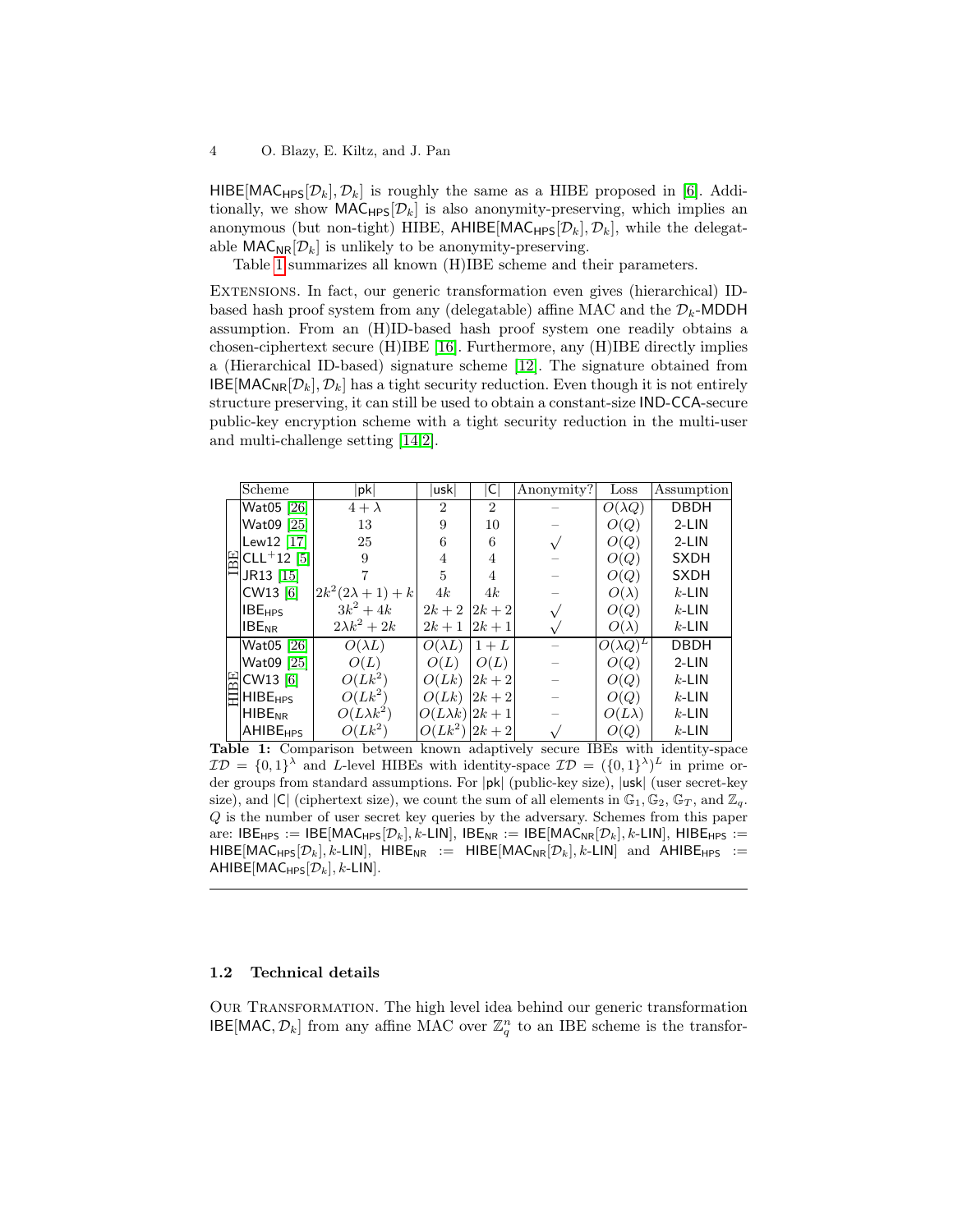mation from Bellare and Goldwasser [\[1\]](#page-16-4) from a MAC (originally, a PRF) and a NIZK to a signature scheme. We use the same approach but define the user secret keys to be Bellare-Goldwasser signatures. The (H)IBE encryption functionality makes use of the special properties of the algebraic MAC and (tuned) Groth-Sahai proofs.

Concretely, the public key pk of the IBE scheme contains special perfectly hiding commitments  $[\mathbf{Z}]_1$  to the MAC secret keys sk<sub>MAC</sub>, which also depend on the  $\mathcal{D}_k$ -MDDH assumption. The user secret key usk[id] of an identity id contains the MAC tag  $\tau_{\text{id}} = ([\mathbf{t}]_2, [u]_2) \in \mathbb{G}_2^{n+1}$  on id, plus a tuned Groth-Sahai [\[13\]](#page-17-9) noninteractive zero-knowledge (NIZK) proof  $\pi$  that  $\tau_{\text{id}}$  was computed correctly with respect to the commitments  $[\mathbf{Z}]_1$  containing sk<sub>MAC</sub>. Since the MAC is affine, the NIZK proof  $\pi \in \mathbb{G}^k$  is very compact. The next observation is that the NIZK verification equation for  $\pi$  is a linear equation in the (committed) MAC secret keys and hence a randomized version of it gives rise to the IBE ciphertext and a decryption algorithm.

SECURITY PROOF. The security proof can also be sketched easily at a high level. We first apply a Cramer-Shoup argument [\[8\]](#page-16-11), where we decrypt the IBE challenge ciphertext using the MAC secret key  $sk_{MAC}$ . Next, we make the challenge ciphertext inconsistent which involves one application of the  $\mathcal{D}_k$ -MDDH assumption. Now we can use the NIZK simulation routine to simulate the NIZK proof  $\pi$  from the user secret key usk[id] =  $(\tau_{id}, \pi)$ . At this point, as the commitments perfectly hide the MAC secret keys  $sk_{MAC}$ , the only part of the security experiment still depending on sk<sub>MAC</sub> is  $\tau_{\text{id}}$  from usk[id] plus the computation of the challenge ciphertext. Now we are in the position to make the reduction to the symmetric primitive. We can use the PR-CMA symmetric security of MAC to argue directly about the pseudorandomness of the IBE challenge ciphertext. An IBE with pseudorandom ciphertexts is both IND-CPA secure and anonymous.

#### 1.3 Other related work

Recently, Wee [\[27\]](#page-17-10) proposed an information-theoretic primitive called predicate encodings that characterize the underlying algebraic structure of a number of predicate encoding schemes, including known IBE [\[19\]](#page-17-11) and attribute-based encryption (ABE) [\[18\]](#page-17-12) schemes. The main conceptual difference to affine MACs is that predicate encodings is a purely information-theoretic object. Furthermore, the framework by Wee is inherently limited to composite order groups.

Waters introduced the dual system framework [\[25\]](#page-17-3) in order to facility tighter proofs for (H)IBE systems and beyond. The basic idea is that there exists functional and semi-functional ciphertexts and user secret keys, that are computationally indistinguishable. Decrypting a ciphertext with a user secret key is successful unless both are semi-functional. The  $\mathcal{D}_k$ -MDDH assumptions are specifically tailored to the dual system framework as they provide natural subspace assumptions over  $\mathbb{G}^{k+1}$ . Previous dual system constructions [\[25,](#page-17-3)[19](#page-17-11)[,6\]](#page-16-2) usually first construct a scheme over composite-order groups and then transform it into prime-order groups. As the transformation uses a subspace assumption over  $\mathbb{G}^{k+1}$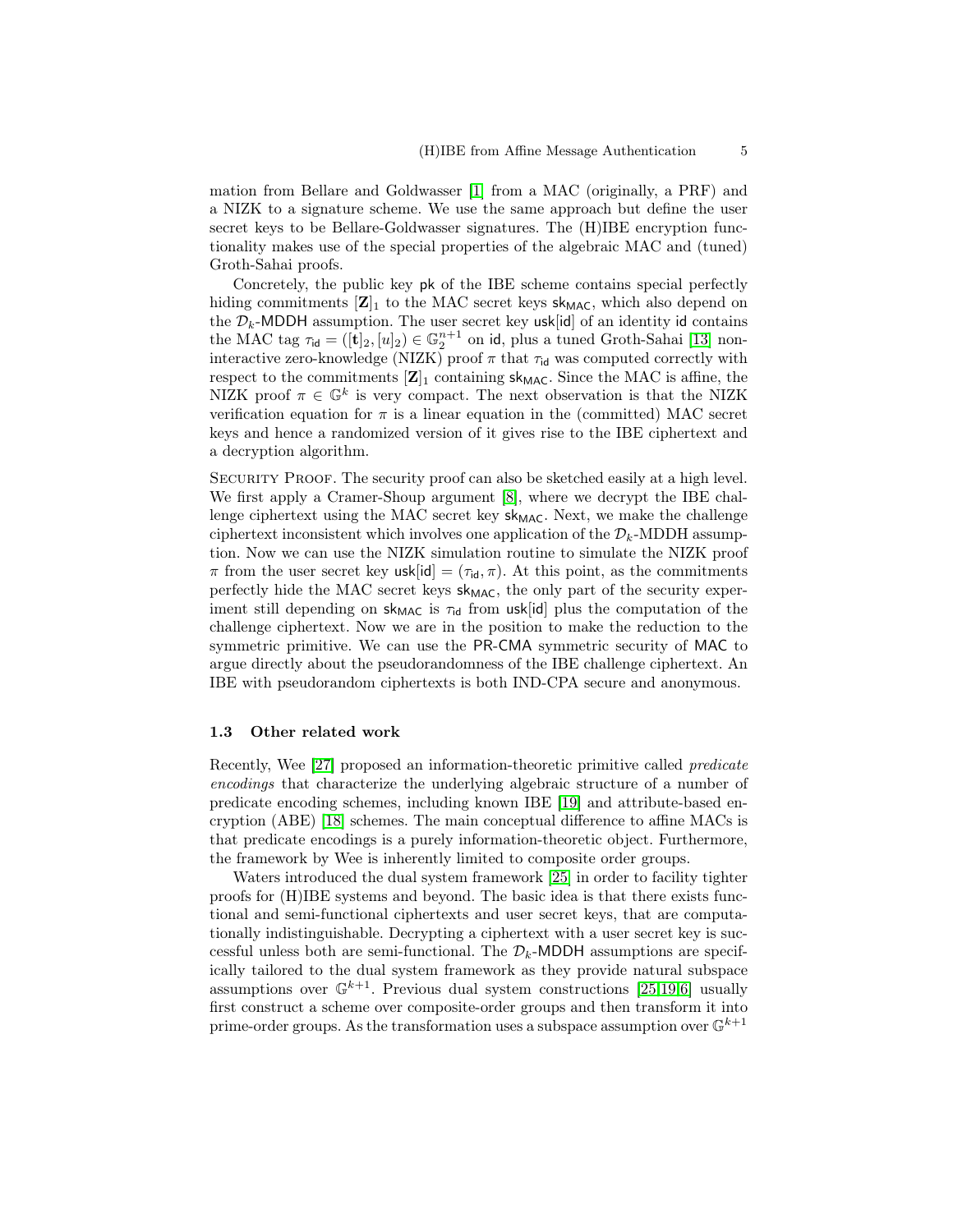for each component of the composite-order group, ciphertexts and user secret keys contain at least  $2(k + 1)$  group elements. An exception is a recent *direct* construction in prime-order groups by Jutla and Roy [\[15\]](#page-17-8). Their scheme is based on the SXDH assumption  $(i.e., k = 1)$  and achieves slightly better ciphertext size of 3 group elements plus one element from  $\mathbb{Z}_q$ . Even though our construction and proof strategy is inspired by the Bellare-Goldwasser NIZK approach and Cramer-Shoup's hash proof systems, we still roughly follow the dual system framework. However, as we give a direct construction in prime-order groups, our IBE scheme IBE[MAC<sub>NR</sub>[ $\mathcal{D}_k$ ],  $\mathcal{D}_k$ ] has ciphertexts and user secret keys of size  $2k + 1$ , breaking the " $2(k + 1)$  barrier".

Lewko and Waters [\[20\]](#page-17-13) consider the difficulty of a security proof for L-level HIBEs that does not proving exponentially in L. Essentially, they prove that any scheme with rerandomizable user secret keys (over the space of all "functional" user secret keys) will suffer an exponential degradation in security. While some of our tightly-secure HIBEs are rerandomizable, they are only rerandomizable over the space of all user secret keys generated by the user secret key generation algorithm. Hence, our tightly-secure HIBE does not contradict the negative results of [\[20\]](#page-17-13).

#### 1.4 Open problems

We leave finding a PR-CMA-secure algebraic MAC with a tight security reduction and constant-size secret keys as an open problem. Given our main result this would directly imply a tightly-secure (H)IBE with constant-size public parameters. Furthermore, we leave finding a tightly-secure and anonymity-preserving delegatable affine MAC as an open problem, which would imply a tightly-secure anonymous HIBE.

Finally, we think that the concept of algebraic MACs can be extended such that our transformation also covers more general predicate encoding schemes, including attribute-based encryption.

# 2 Definitions

#### 2.1 Notation

If  $\mathbf{x} \in \mathcal{B}^n$ , then  $|\mathbf{x}|$  denotes the length n of the vector. Further,  $x \leftarrow_s \mathcal{B}$  denotes the process of sampling an element  $x$  from set  $\beta$  uniformly at random.

Games. We use games for our security reductions. A game G is defined by procedures INITIALIZE and FINALIZE, plus some optional procedures  $P_1, \ldots, P_n$ . All procedures are given using pseudo-code, where initially all variables are undefined. An adversary  $A$  is executed in game G if it first calls INITIALIZE, obtaining its output. Next, it may make arbitrary queries to  $P_i$  (according to their specification), again obtaining their output. Finally, it makes one single call to FINALIZE( $\cdot$ ) and stops. We define  $\mathsf{G}^{\mathcal{A}}$  as the output of  $\mathcal{A}$ 's call to FINALIZE.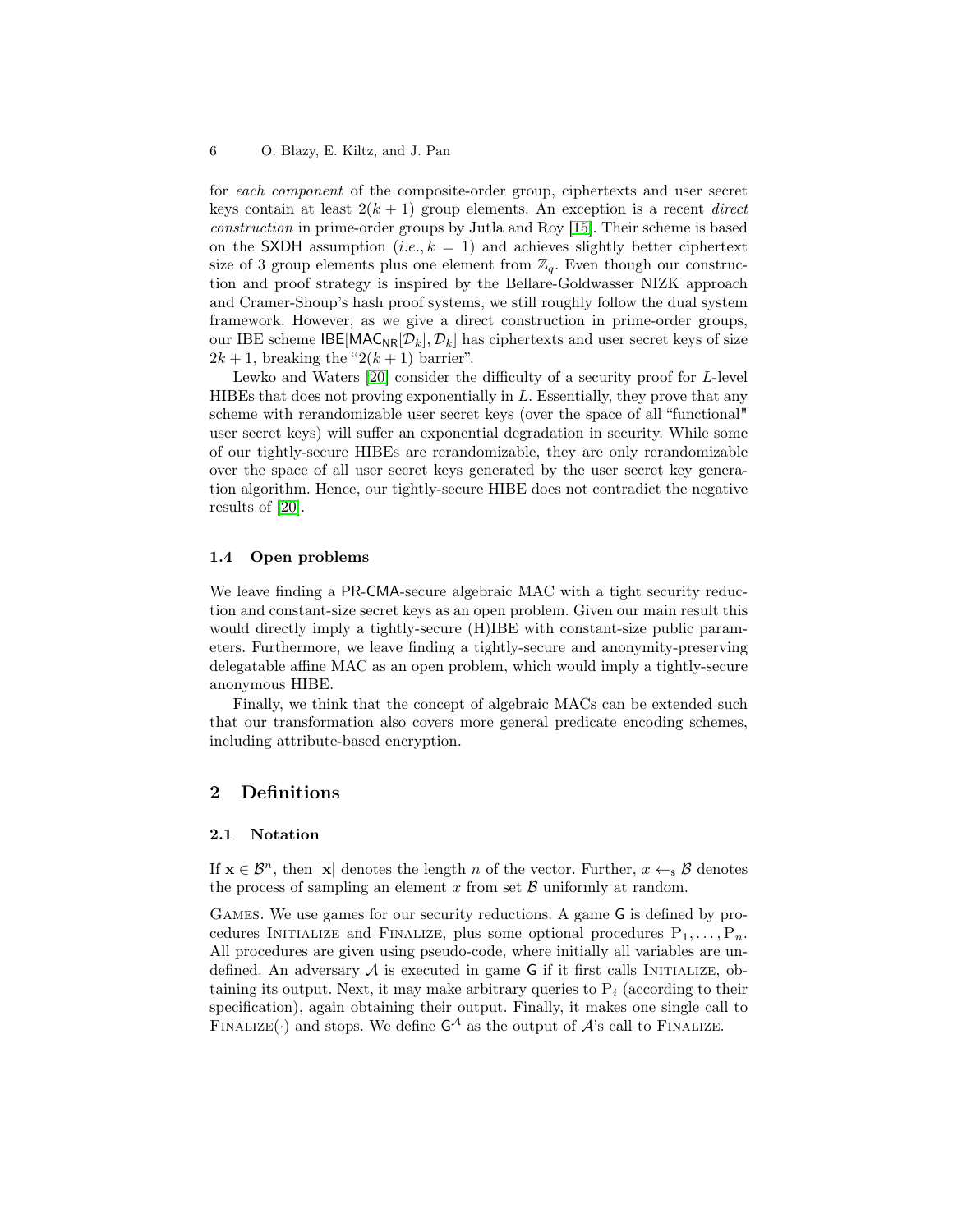## 2.2 Pairing groups and Matrix Diffie-Hellman Assumption

Let GGen be a probabilistic polynomial time (PPT) algorithm that on input  $1^{\lambda}$ returns a description  $\mathcal{G} = (\mathbb{G}_1, \mathbb{G}_2, \mathbb{G}_T, q, q_1, q_2, e)$  of asymmetric pairing groups where  $\mathbb{G}_1$ ,  $\mathbb{G}_2$ ,  $\mathbb{G}_T$  are cyclic groups of order q for a  $\lambda$ -bit prime q,  $g_1$  and  $g_2$  are generators of  $\mathbb{G}_1$  and  $\mathbb{G}_2$ , respectively, and  $e : \mathbb{G}_1 \times \mathbb{G}_2$  is an efficiently computable (non-degenerated) bilinear map. Define  $g_T := e(g_1, g_2)$ , which is a generator in  $\mathbb{G}_T$ .

We use implicit representation of group elements as introduced in [\[11\]](#page-16-6). For  $s \in \{1,2,T\}$  and  $a \in \mathbb{Z}_q$  define  $[a]_s = g_s^a \in \mathbb{G}_s$  as the *implicit representation* of a in  $\mathbb{G}_s$ . More generally, for a matrix  $\mathbf{A} = (a_{ij}) \in \mathbb{Z}_q^{n \times m}$  we define  $[\mathbf{A}]_s$  as the implicit representation of **A** in  $\mathbb{G}_s$ :

$$
[\mathbf{A}]_s := \begin{pmatrix} g_s^{a_{11}} & \cdots & g_s^{a_{1m}} \\ \vdots & \ddots & \vdots \\ g_s^{a_{n1}} & \cdots & g_s^{a_{nm}} \end{pmatrix} \in \mathbb{G}_s^{n \times m}
$$

We will always use this implicit notation of elements in  $\mathbb{G}_s$ , i.e., we let  $[a]_s \in$  $\mathbb{G}_s$  be an element in  $\mathbb{G}_s$ . Note that from  $[a]_s \in \mathbb{G}_s$  it is generally hard to compute the value a (discrete logarithm problem in  $\mathbb{G}_s$ ). Further, from  $[b]_T \in \mathbb{G}_T$  it is hard to compute the value  $[b]_1 \in \mathbb{G}_1$  and  $[b]_2 \in \mathbb{G}_2$  (pairing inversion problem). Obviously, given  $[a]_s \in \mathbb{G}_s$  and a scalar  $x \in \mathbb{Z}_q$ , one can efficiently compute  $[a\mathbf{x}]_s \in \mathbb{G}_s$ . Further, given  $[a]_1$ ,  $[a]_2$  one can efficiently compute  $[ab]_T$  using the pairing e. For  $\mathbf{a}, \mathbf{b} \in \mathbb{Z}_q^k$  define  $e([\mathbf{a}]_1, [\mathbf{b}]_2) := [\mathbf{a}^\top \mathbf{b}]_T \in \mathbb{G}_T$ .

We recall the definition of the matrix Diffie-Hellman (MDDH) assumption [\[11\]](#page-16-6).

**Definition 1** (Matrix Distribution). Let  $k \in \mathbb{N}$ . We call  $\mathcal{D}_k$  a matrix distribution if it outputs matrices in  $\mathbb{Z}_q^{(k+1)\times k}$  of full rank k in polynomial time.

Without loss of generality, we assume the first k rows of  $A \leftarrow s \mathcal{D}_k$  form an invertible matrix. The  $\mathcal{D}_k$ -Matrix Diffie-Hellman problem is to distinguish the two distributions  $([\mathbf{A}], [\mathbf{A}\mathbf{w}])$  and  $([\mathbf{A}], [\mathbf{u}])$  where  $\mathbf{A} \leftarrow_s \mathcal{D}_k$ ,  $\mathbf{w} \leftarrow_s \mathbb{Z}_q^k$  and  $\mathbf{u} \leftarrow_{\$} \mathbb{Z}_q^{k+1}.$ 

Definition 2 ( $\mathcal{D}_k$ -Matrix Diffie-Hellman Assumption  $\mathcal{D}_k$ -MDDH). Let  $\mathcal{D}_k$ be a matrix distribution and  $s \in \{1, 2, T\}$ . We say that the  $\mathcal{D}_k$ -Matrix Diffie-Hellman ( $\mathcal{D}_k$ -MDDH) Assumption holds relative to GGen in group  $\mathbb{G}_s$  if for all PPT adversaries D,

 $\mathbf{Adv}_{\mathcal{D}_k,\mathsf{GGen}}(\mathcal{D}) := |\Pr[\mathcal{D}(\mathcal{G},[\mathbf{A}]_s,[\mathbf{A}\mathbf{w}]_s) = 1] - \Pr[\mathcal{D}(\mathcal{G},[\mathbf{A}]_s,[\mathbf{u}]_s) = 1]| = negl(\lambda),$ where  $\mathcal{G} \leftarrow \mathsf{GGen}(1^{\lambda}), \ \mathbf{A} \leftarrow_s \mathcal{D}_k, \mathbf{w} \leftarrow_s \mathbb{Z}_q^k, \mathbf{u} \leftarrow_s \mathbb{Z}_q^{k+1}.$ 

For each  $k \geq 1$ , [\[11\]](#page-16-6) specifies distributions  $\mathcal{L}_k$ ,  $\mathcal{C}_k$ ,  $\mathcal{SC}_k$ ,  $\mathcal{IL}_k$  such that the corresponding  $\mathcal{D}_k$ -MDDH assumption is the k-Linear assumption, the k-Cascade,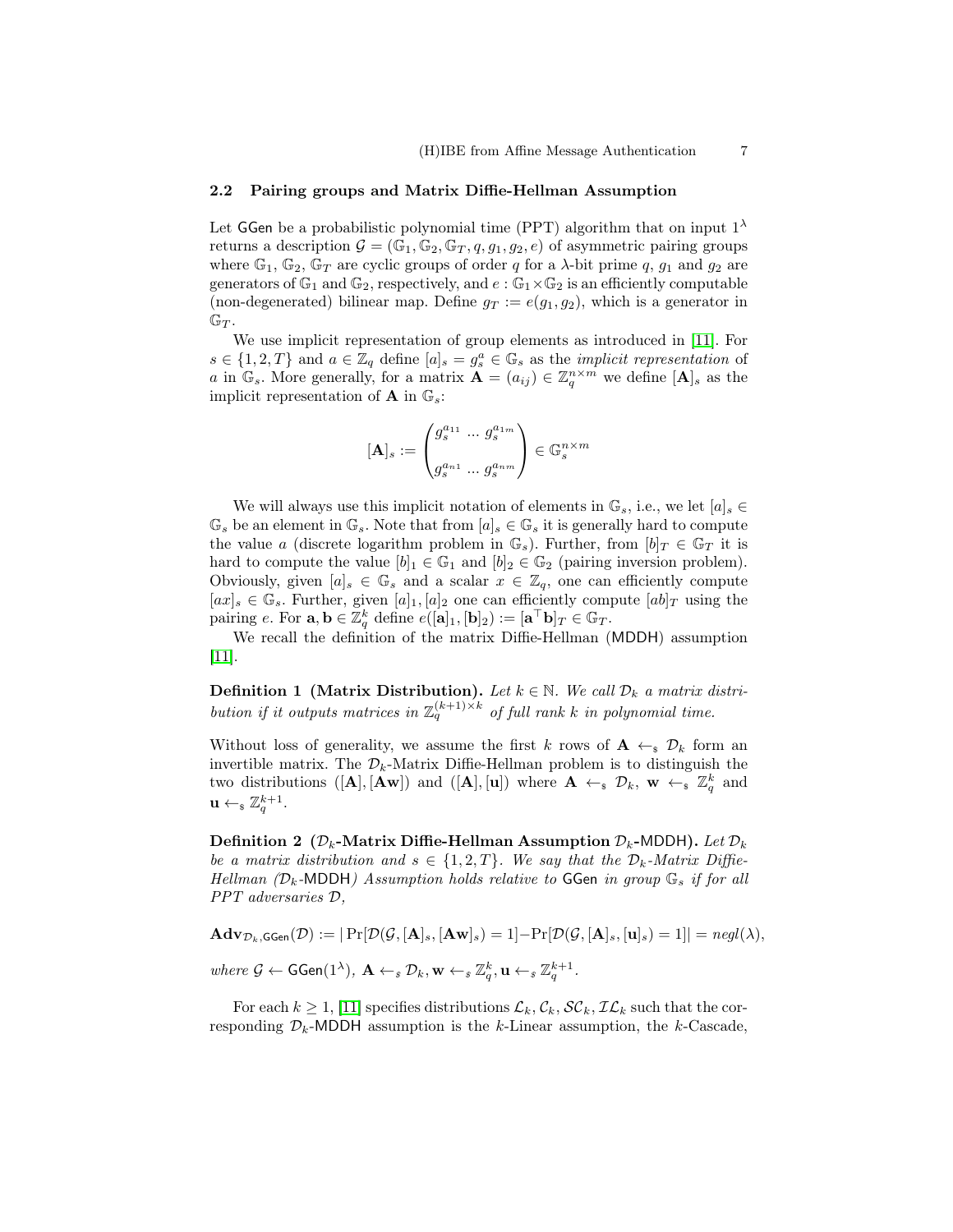the  $k$ -Symmetric Cascade, and the Incremental  $k$ -Linear Assumption, respectively. All assumptions are generically secure in bilinear groups and form a hierarchy of increasingly weaker assumptions. The distributions of A are exemplified for  $k = 2$ , where  $a_1, \ldots, a_6 \leftarrow_{\mathbb{F}} \mathbb{Z}_q$ .

$$
\mathcal{C}_2: \begin{pmatrix} a_1 & 0 \\ 1 & a_2 \\ 0 & 1 \end{pmatrix}, \quad \mathcal{SC}_2: \begin{pmatrix} a_1 & 0 \\ 1 & a_1 \\ 0 & 1 \end{pmatrix}, \quad \mathcal{L}_2: \begin{pmatrix} a_1 & 0 \\ 0 & a_2 \\ 1 & 1 \end{pmatrix}, \quad \mathcal{U}_2: \begin{pmatrix} a_1 & a_2 \\ a_3 & a_4 \\ a_5 & a_6 \end{pmatrix}.
$$

It was also shown in [\[11\]](#page-16-6) that  $U_k$ -MDDH is implied by all other  $\mathcal{D}_k$ -MDDH assumptions. If **A** is chosen from  $\mathcal{SC}_k$ , then  $[\mathbf{A}]_s$  can be represented with 1 group element; if **A** is chosen from  $\mathcal{L}_k$  or  $\mathcal{C}_k$ , then  $[\mathbf{A}]_s$  can be represented with k group elements; If **A** is chosen from  $\mathcal{U}_k$ , then  $[\mathbf{A}]_s$  can be represented with  $(k+1)$ k group elements. Hence,  $\mathcal{SC}_k$ -MDDH offers the same security guarantees as k-Linear, while having the advantage of a more compact representation.

## <span id="page-7-1"></span>3 Message Authentication Codes

We use the standard definition of a (randomized) message authentication code  $MAC = (Gen_{MAC}, Tag, Ver),$  where  $sk_{MAC} \leftarrow_s Gen_{MAC}(par)$  returns a secret key,  $\tau \leftarrow_{\rm s}$  Tag(sk<sub>MAC</sub>, m) returns a tag  $\tau$  on message m from some message space M, and  $Ver(\text{sk}_{MAC}, m, \tau) \in \{0, 1\}$  returns a verification bit.

## 3.1 Affine MACs

<span id="page-7-2"></span>Affine MACs over  $\mathbb{Z}_q^n$  are group-based MACs with a specific algebraic structure.

**Definition 3.** Let par be system parameters containing a group  $\mathcal{G} = (\mathbb{G}_2, q, g_2)$ of prime-order q and let  $n \in \mathbb{N}$ . We say that  $\mathsf{MAC} = (\mathsf{Gen}_{\mathsf{MAC}}, \mathsf{Tag}, \mathsf{Ver})$  is affine over  $\mathbb{Z}_q^n$  if the following conditions hold:

- 1. Gen<sub>MAC</sub>(par) returns sk<sub>MAC</sub> containing  $(\mathbf{B}, \mathbf{x}_0, \ldots, \mathbf{x}_\ell, x'_0, \ldots, x'_{\ell'})$ , where  $\mathbf{B} \in$  $\mathbb{Z}_q^{n \times n'}$ ,  $\mathbf{x}_i \in \mathbb{Z}_q^n$ ,  $x'_j \in \mathbb{Z}_q$ , for some  $n', \ell, \ell' \in \mathbb{N}$ .
- 2.  $\text{Tag}(\text{sk}_{\text{MAC}}, m \in \mathcal{B}^{\ell})$  returns a tag  $\tau = ([t]_2, [u]_2) \in \mathbb{G}_2^n \times \mathbb{G}_2$ , computed as

<span id="page-7-0"></span>
$$
\mathbf{t} = \mathbf{B}\mathbf{s} \in \mathbb{Z}_q^n \qquad \text{for } \mathbf{s} \leftarrow_s \mathbb{Z}_q^{n'} \tag{2}
$$

$$
u = \sum_{i=0}^{\ell} f_i(\mathsf{m}) \mathbf{x}_i^{\top} \mathbf{t} + \sum_{i=0}^{\ell'} f'_i(\mathsf{m}) x'_i \in \mathbb{Z}_q
$$
 (3)

for some public defining functions  $f_i: \mathcal{M} \to \mathbb{Z}_q$  and  $f'_i: \mathcal{M} \to \mathbb{Z}_q$ . Vector **t** is the randomness and u is the (deterministic) message-depending part. 3. Ver(sk<sub>MAC</sub>,  $m, \tau = ([t]_2, [u]_2)$ ) verifies if [\(3\)](#page-7-0) holds.

The standard security notion for probabilistic MACs is unforgeability against chosen-message attacks UF-CMA [\[10\]](#page-16-5). In this work we require pseudorandom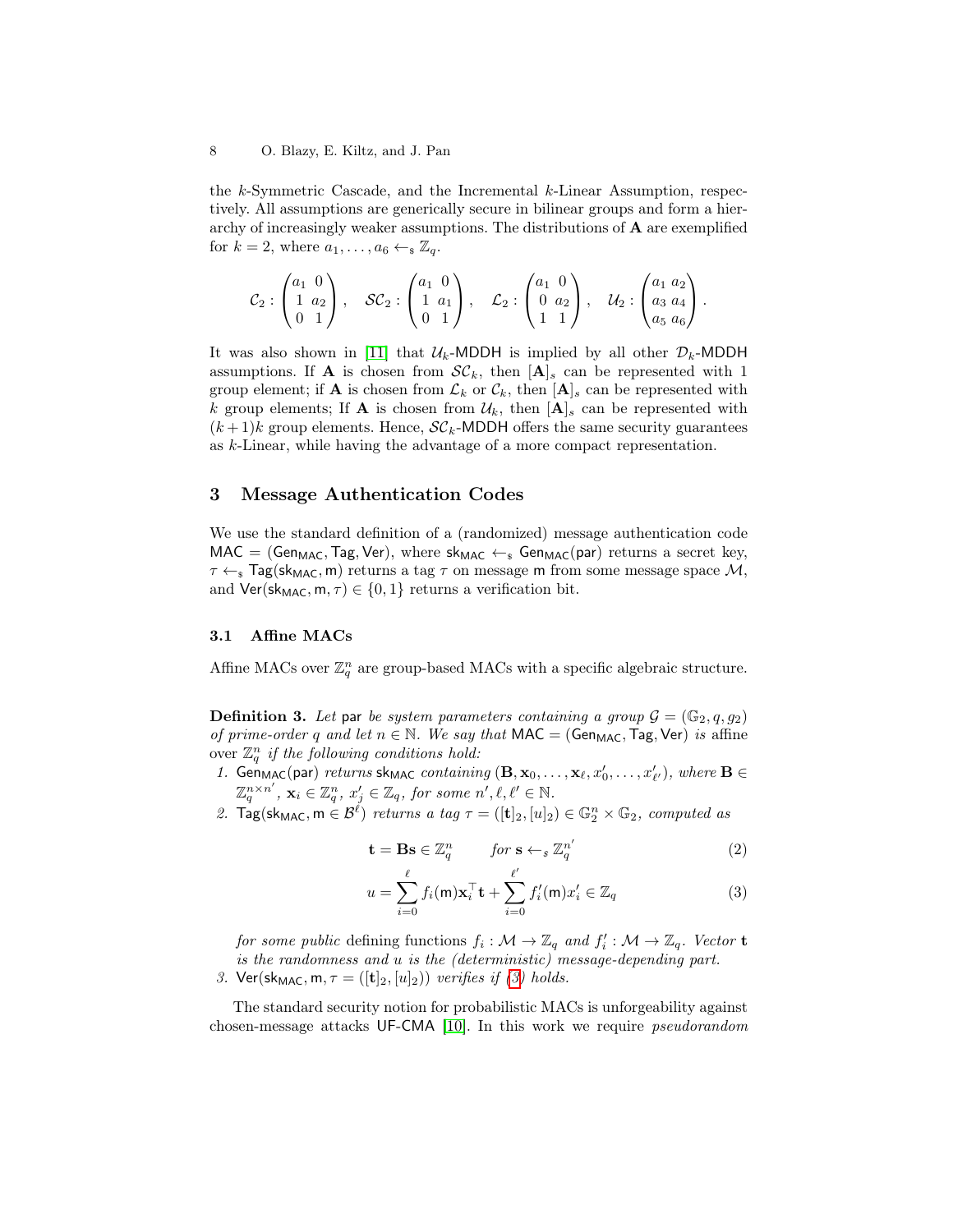<span id="page-8-0"></span>

| INITIALIZE:                                                                | $ CHAL(m^*)$ :<br>one query                                                      |
|----------------------------------------------------------------------------|----------------------------------------------------------------------------------|
| $sk_{MAC} \leftarrow s$ Gen <sub>MAC</sub> (par)                           | $h \leftarrow_s \mathbb{Z}_q^*$                                                  |
| Return $\varepsilon$                                                       | $\mathbf{h}_0 = \sum f_i(\mathsf{m}^*) \mathbf{x}_i \cdot h \in \mathbb{Z}_q^n;$ |
|                                                                            | $h_1 = \sum f'_i(\mathsf{m}^*)x'_i \cdot h \in \mathbb{Z}_q$                     |
| EVAL(m):                                                                   | $\ \mathbf{h}_0 \leftarrow \mathbb{Z}_q^n; h_1 \leftarrow \mathbb{Z}_q\ $        |
| $Q_{\mathcal{M}} = Q_{\mathcal{M}} \cup \{m\}$                             | Return $([h]_1, [h_0]_1, [h_1]_T)$                                               |
| Return $([t]_2, [u]_2) \leftarrow_s \text{Tag}(\text{sk}_{\text{MAC}}, m)$ |                                                                                  |
|                                                                            | FINALIZE $(d \in \{0, 1\})$ :                                                    |
|                                                                            | Return $d \wedge (m^* \notin \mathcal{Q}_M)$                                     |

Fig. 1: Games PR-CMA<sub>real</sub> and  $|PR\text{-CMA}_{rand}|$  for defining PR-CMA security. In all procedures, the boxed statements redefining  $(h_0, h_1)$  are only executed in game PR-CMA<sub>rand</sub>.

against chosen-message attacks (PR-CMA), which is slightly stronger than UF-CMA. Essentially, we require that the values used for one single verification equation [\(3\)](#page-7-0) on message  $\mathsf{m}^*$  are pseudorandom over  $\mathbb{G}_1$  and  $\mathbb{G}_T$ .

Let  $\mathcal{G} = (\mathbb{G}_1, \mathbb{G}_2, \mathbb{G}_T, q, g_1, g_2, e)$  be an asymmetric pairing group such that  $(\mathbb{G}_2, g_2, q)$  is contained in par. We define the PR-CMA security via games PR-CMA<sub>real</sub> and PR-CMA<sub>rand</sub> from Figure [1.](#page-8-0) Note that the output  $([h]_1, [\mathbf{h}_0]_1, [h_1]_T)$  of CHAL $(\mathsf{m}^*)$ in game PR-CMA<sub>real</sub> can be viewed as a "token" for message m<sup>∗</sup> to check ver-ification equation [\(3\)](#page-7-0) for arbitrary tags  $([t]_2,[u]_2)$  via equation  $e([h]_1,[u]_2) \stackrel{?}{=}$  $e([t]_1, [h_0]_1) \cdot [h_1]_T$ . Intuitively, the pseudorandomness of  $[h_1]_T$  is responsible for indistinguishabilty and of  $[h_0]_1$  to prove anonymity of the IBE scheme.

**Definition 4.** An affine MAC over  $\mathbb{Z}_q^n$  is PR-CMA-secure if for all PPT A,  $\mathsf{Adv}_{\mathsf{MAC}}^{\mathsf{pr-cma}}(\mathcal{A}) := \Pr[\mathsf{PR\text{-}CMA}_{\mathsf{real}}^{\mathcal{A}} \Rightarrow 1] - \Pr[\mathsf{PR\text{-}CMA}_{\mathsf{rand}}^{\mathcal{A}} \Rightarrow 1] \text{ is negligible, where}$ the experiments are defined in Figure [1.](#page-8-0)

#### 3.2 An Affine MAC from the Naor-Reingold PRF

Unfortunately, the (deterministic) Naor-Reingold pseudorandom function is not affine. We use the following randomized version  $MAC_{NR}[\mathcal{D}_k] = (Gen_{MAC}, Tag, Ver)$ of it based on any matrix assumption  $\mathcal{D}_k$ . For the special case  $\mathcal{D}_k = \mathcal{L}_k$ , it was implicitly given in [\[6\]](#page-16-2). For a matrix  $\mathbf{A} \in \mathbb{Z}_q^{(k+1)\times k}$  we denote the upper k rows by  $\overline{\mathbf{A}} \in \mathbb{Z}_q^{k \times k}$  and the last row by  $\underline{\mathbf{A}} \in \mathbb{Z}_q^{1 \times k}$ .

| $Gen_{MAC}(par):$                                                                                              | $Tag(sk_{MAC}, m):$                                                                        | $ Ver(\textsf{sk}_{MAC}, \tau, m):$                                          |
|----------------------------------------------------------------------------------------------------------------|--------------------------------------------------------------------------------------------|------------------------------------------------------------------------------|
| $\mathbf{A} \leftarrow_\$ \mathcal{D}_k; \, \mathbf{B} := \mathbf{\overline{A}} \in \mathbb{Z}^{k \times k}_a$ | $\vert {\bf s} \leftarrow_{{\bf s}} \mathbb{Z}_{q}^{k}; {\bf t} = \textbf{Bs}$             | If $u = (\sum_{i=1}^{ m } \mathbf{x}_{i,m_i}^{\top})\mathbf{t}+x_0^{\prime}$ |
| $\mathbf{x}_{1,0},\ldots,\mathbf{x}_{m,1} \leftarrow_{\$} \mathbb{Z}_q^k$                                      | $u = \left(\sum_{i=1}^{ m } \mathbf{x}_{i,m_i}^{\top}\right) \mathbf{t} + x_0'$ then ret 1 |                                                                              |
| $x'_0 \leftarrow_s \mathbb{Z}_q$                                                                               | $\det \tau = ([{\bf t}]_2,[u]_2)$                                                          | Else ret 0                                                                   |
| Ret sk <sub>MAC</sub> = $(\mathbf{B}, \mathbf{x}_{1,0}, \ldots, \mathbf{x}_{m,1}, x_0')$                       | $\in \mathbb{G}_2^k \times \mathbb{G}_2$                                                   |                                                                              |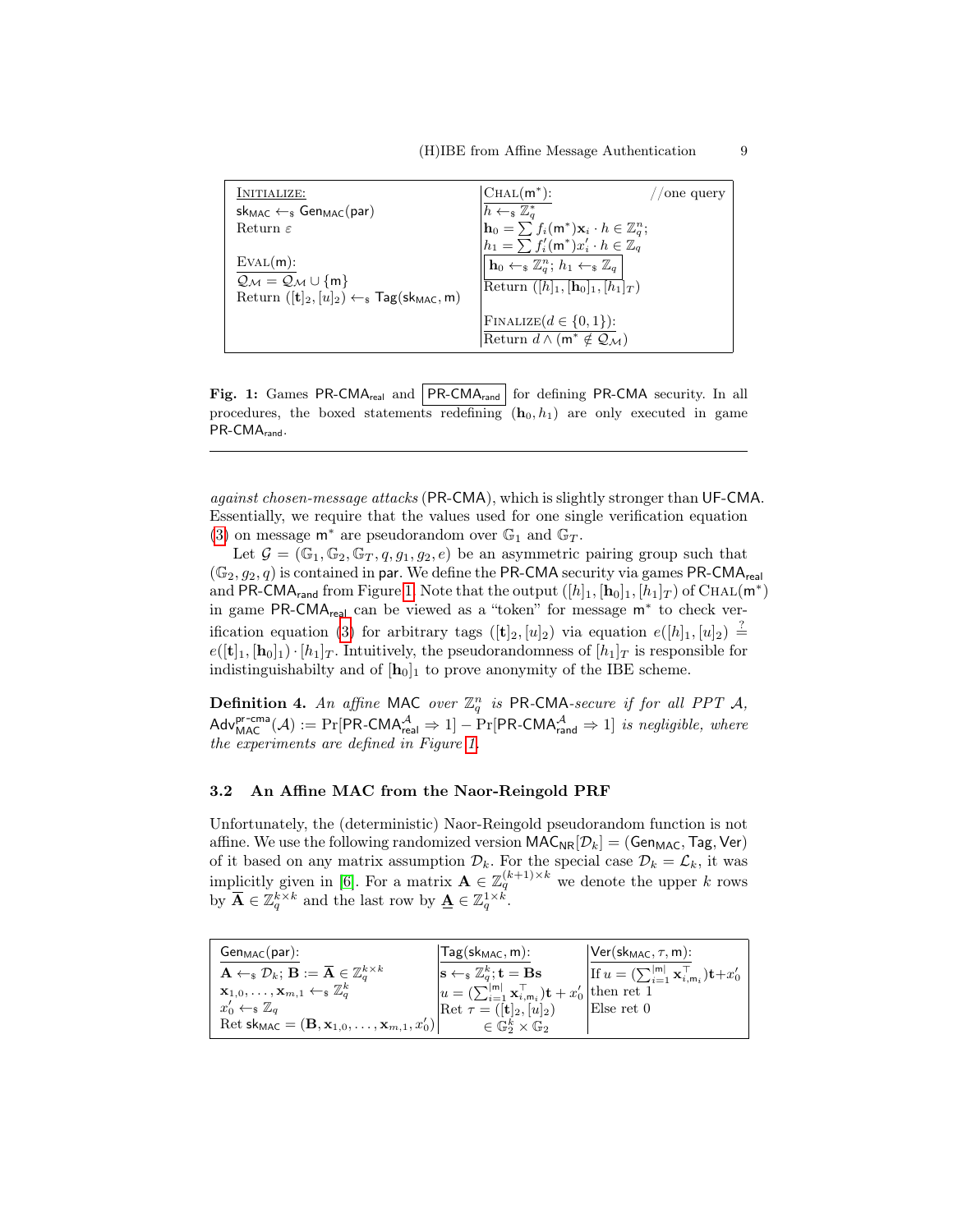Note that  $\text{MAC}_{\text{NR}}[\mathcal{D}_k]$  is *n*-affine over  $\mathbb{Z}_q^n$  with message space  $\mathcal{M} = \{0, 1\}^m$ . Writing  $\mathbf{x}_{i,b} = \mathbf{x}_{2i+b}$  we have  $n = n' = k$ ,  $\ell' = 0, \ell = 2m + 1$  and functions  $f_0(\mathsf{m}) = f_1(\mathsf{m}) = 0$ ,  $f'_0(\mathsf{m}) = 1$ , and  $f_{2i+b}(\mathsf{m}) = (\mathsf{m}_i = b)$  for  $1 \leq i \leq m$ , where  $m_i$  is the *i*-th bit of m. (To perfectly fit our definition,  $x_{i,b}$  should be renamed to  $x_{2i+b}$ , but we conserve the other notations for better readability.)

<span id="page-9-0"></span>**Theorem 1.** MAC<sub>NR</sub> $[\mathcal{D}_k]$  is tightly PR-CMA-secure under the  $\mathcal{D}_k$ -MDDH assumption. In particular, for all adversaries A there exists an adversary  $D$  with  $\mathbf{T}(\mathcal{A}) \approx \mathbf{T}(\mathcal{D})$  and  $\mathsf{Adv}_{\mathsf{MAC}_{\mathsf{NR}}[\mathcal{D}_k]}^{\mathsf{D}^{\mathsf{P}}-\mathsf{cma}}(\mathcal{A}) \leq 4m(\mathbf{Adv}_{\mathcal{D}_k,\mathsf{GGen}}(\mathcal{D}) - 1/(q-1)).$ 

Note that the security bound is (almost) tight, as  $m$  is the bit-length of message space M. The proof follows the ideas from  $(6,22]$  $(6,22]$ . We use m hybrids, where in hybrid *i all* the (maximal Q) values  $\mathbf{x}_{i,1-m_i}^{\top} \cdot \mathbf{t}$  in the response to an EVAL query are replaced by uniform randomness. Here  $m^*$  is the message from the challenge query. We use the Q-fold  $\mathcal{D}_k$ -MDDH assumption [\[11\]](#page-16-6) (which gives  $Q$ -many real-or-random  $\mathcal{D}_k$ -MDDH tuples) to interpolate between the hybrids, where the reductions guesses  $\mathsf{m}_i^*$  correctly with probability 1/2. As the Q-fold  $\mathcal{D}_k$ -MDDH assumption is tightly implied by the standard  $\mathcal{D}_k$ -MDDH assumption [\[11\]](#page-16-6), the proof follows. A formal proof can be found in the full version [\[3\]](#page-16-7).

We remark, that one can define an alternative version of  $\mathsf{MAC}_{\mathsf{NR}}[\mathcal{D}_k]$  by setting  $\mathbf{x}_0 := \sum \mathbf{x}_{i,0}, \ \mathbf{x}_i := \mathbf{x}_{i,1} - \mathbf{x}_{i,0} \text{ and } u = (\mathbf{x}_0^{\top} + \sum_{i=1}^{|\mathsf{m}|} \mathsf{m}_i \mathbf{x}_i^{\top}) \mathbf{t} + x_0'.$  This MAC has a shorter secret key and can also be shown to be PR-CMA. (However, it does not satisfy the stronger security notion of HPR-CMA needed in Sect. [5.](#page-12-1))

## 3.3 An Affine MAC from Hash Proof System

Let  $\mathcal{D}_k$  be a matrix distribution. We now combine the hash proof system for the subset membership problem induced by the  $\mathcal{D}_k$ -MDDH assumption from [\[11\]](#page-16-6) with the generic MAC construction from [\[10\]](#page-16-5) and obtain the following  $\widehat{\mathsf{MAC}}_\mathsf{HPS}[\mathcal{D}_k] \text{ for } \mathcal{M} = \mathbb{Z}_q^\ell. \text{ Algorithm } \mathsf{Gen}_{\mathsf{MAC}}(\mathsf{par}) \text{ picks } \mathbf{B} \leftarrow_{\mathrm{s}} \mathcal{D}_k, \mathbf{x}_0, \ldots, \mathbf{x}_\ell \leftarrow_{\mathrm{s}}$  $\mathbb{Z}_q^{k+1}$ , and  $x'_0 \leftarrow_s \mathbb{Z}_q$ . The MAC secret-key is  $\mathsf{sk}_{\mathsf{MAC}} = (\mathbf{B}, \mathbf{x}_0, \dots, \mathbf{x}_\ell, x'_0)$ .

| $Tag(sk_{MAC}, m):$                                                                                      | $ {\sf Ver}({\sf sk}_{\sf MAC},\tau,{\sf m})\!\!:$                                                        |
|----------------------------------------------------------------------------------------------------------|-----------------------------------------------------------------------------------------------------------|
| Parse $\mathsf{sk}_{\mathsf{MAC}} = (\mathbf{B}, \mathbf{x}_0, \dots, \mathbf{x}_{\ell}, x_0')$          | Parse $\mathsf{sk}_{\mathsf{MAC}} = (\mathbf{B}, \mathbf{x}_0, \dots, \mathbf{x}_{\ell}, x_0')$           |
| $\mathbf{s} \leftarrow_{\$} \mathbb{Z}_a^k$ ; $\mathbf{t} = \mathbf{B}\mathbf{s} \in \mathbb{Z}_a^{k+1}$ | If $u = (\mathbf{x}_0^{\top} + \sum_{i=1}^{ m } m_i \cdot \mathbf{x}_i^{\top}) \mathbf{t} + x_0^{\prime}$ |
| $u = (\mathbf{x}_0^{\top} + \sum_{i=1}^{ m } m_i \cdot \mathbf{x}_i^{\top}) \mathbf{t} + x_0^{\prime}$   | then return 1                                                                                             |
| Return $\tau = ( \mathbf{t} _2,  u _2) \in \mathbb{G}_2^{k+1} \times \mathbb{G}_2$                       | Else return 0                                                                                             |

Note that  $\text{MAC}_{\text{HPS}}[\mathcal{D}_k]$  is *n*-affine over  $\mathbb{Z}_q^n$  with  $n = k + 1$ ,  $n' = k$ ,  $\ell' = 0$ , and defining functions  $f_0(m) = 1$ ,  $f_i(m) = m_i$ , and  $f'_0(m) = 1$ , where  $m_i$  is the *i*-th component of m. For the moment we use  $\ell = 1$  which already gives a MAC with exponential message space  $\mathcal{M} = \mathbb{Z}_q$ .

Combining [\[11](#page-16-6)[,10\]](#page-16-5) we obtain that  $MAC_{HPS}[\mathcal{D}_k]$  is UF-CMA under the  $\mathcal{D}_k$ -MDDH assumption. The proof extends to show even PR-CMA security. Compared to  $MAC_{NR}[\mathcal{D}_k]$ , we lose the tight reduction, but gain much shorter public parameters. A formal proof can be found in the full version [\[3\]](#page-16-7).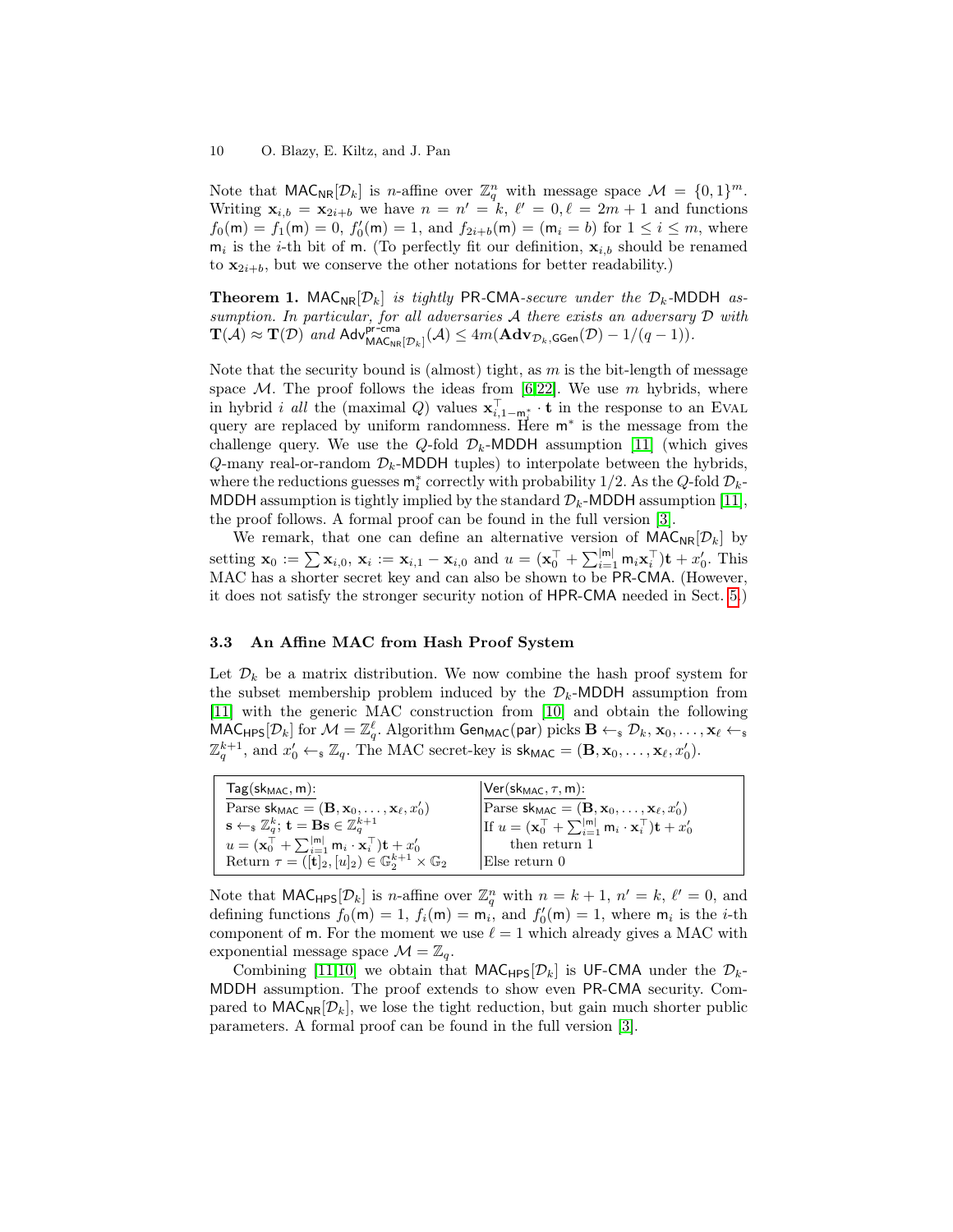**Theorem 2.** MAC $_{\text{HPS}}[\mathcal{D}_k]$  is PR-CMA-secure under the  $\mathcal{D}_k$ -MDDH assumption. In particular, for all adversaries A there exists an adversary D with  $\mathbf{T}(\mathcal{A}) \approx$  $\mathbf{T}(\mathcal{D})$  and  $\mathsf{Adv}_{\mathsf{MAC}_{\mathsf{HPS}}[\mathcal{D}_k]}^{\mathsf{pr-cma}}(\mathcal{A}) \leq 2Q(\mathbf{Adv}_{\mathcal{D}_k,\mathsf{GGen}}(\mathcal{D}) + 1/q)$ , where Q is the maximal number of queries to  $EVAL(·)$ .

# <span id="page-10-0"></span>4 Identity-based Encryption from Affine MACs

In this section, we will present our transformation  $\text{IBE}[\text{MAC}, \mathcal{D}_k]$  from affine MACs to IBE based on the  $\mathcal{D}_k$ -MDDH assumption.

#### 4.1 Identity-based Key Encapsulation

We now recall syntax and security of IBE in terms of an ID-based key encapsulation mechanism IBKEM. Every IBKEM can be transformed into an ID-based encryption scheme IBE using a (one-time secure) symmetric cipher.

Definition 5 (Identity-based Key Encapsulation Scheme). An identitybased key encapsulation (IBKEM) scheme IBKEM consists of four PPT algorithms  $IBKEM = (Gen, USKGen, Enc, Dec)$  with the following properties.

- The probabilistic key generation algorithm  $Gen(1^{\lambda})$  returns the (master) public/secret key (pk,sk). We assume that pk implicitly defines a message space  $M$ , an identity space  $ID$ , a key space  $K$ , and ciphertext space  $C$ .
- The probabilistic user secret key generation algorithm USKGen(sk, id) returns the user secret-key usk[id] for identity id  $\in \mathcal{ID}$ .
- $-$  The probabilistic encapsulation algorithm  $Enc(pk, id)$  returns the symmetric key  $K \in \mathcal{K}$  together with a ciphertext  $C \in \mathcal{C}$  with respect to identity id.
- The deterministic decapsulation algorithm  $Dec(usk[id], id, C)$  returns the decapsulated key  $\mathsf{K} \in \mathcal{K}$  or the reject symbol  $\bot$ .

For perfect correctness we require that for all  $\lambda \in \mathbb{N}$ , all pairs (pk, sk) generated by Gen( $1^{\lambda}$ ), all identities id  $\in$  ID, all usk[id] generated by USKGen(sk, id) and all  $(K, C)$  *output by*  $Enc(\mathsf{pk}, \mathsf{id})$ :

 $Pr[Dec(usklid], id, C) = K] = 1.$ 

The security requirements for an IBKEM we consider here are indistinguishability and anonymity against chosen plaintext and identity attacks (IND-ID-CPA and ANON-ID-CPA). Instead of defining both security notions separately, we define pseudorandom ciphertexts against chosen plaintext and identity attacks (PR-ID-CPA) which means that challenge key and ciphertext are both pseudorandom. Note that PR-ID-CPA trivially implies IND-ID-CPA and ANON-ID-CPA.

We define PR-ID-CPA-security of IBKEM formally via the games given in Figure [2.](#page-11-0)

Definition 6 (PR-ID-CPA Security). An identity-based key encapsulation scheme  $I\subset I$  IBKEM is PR-ID-CPA-secure if for all PPT A, Adv $I_{IBKEM}^{pr-id-cpa}(A) := |Pr[PR-ID-CPA_{real}^A \Rightarrow$  $1] - Pr[PR-ID-CPA_{rand}^{\mathcal{A}} \Rightarrow 1]|$  is negligible.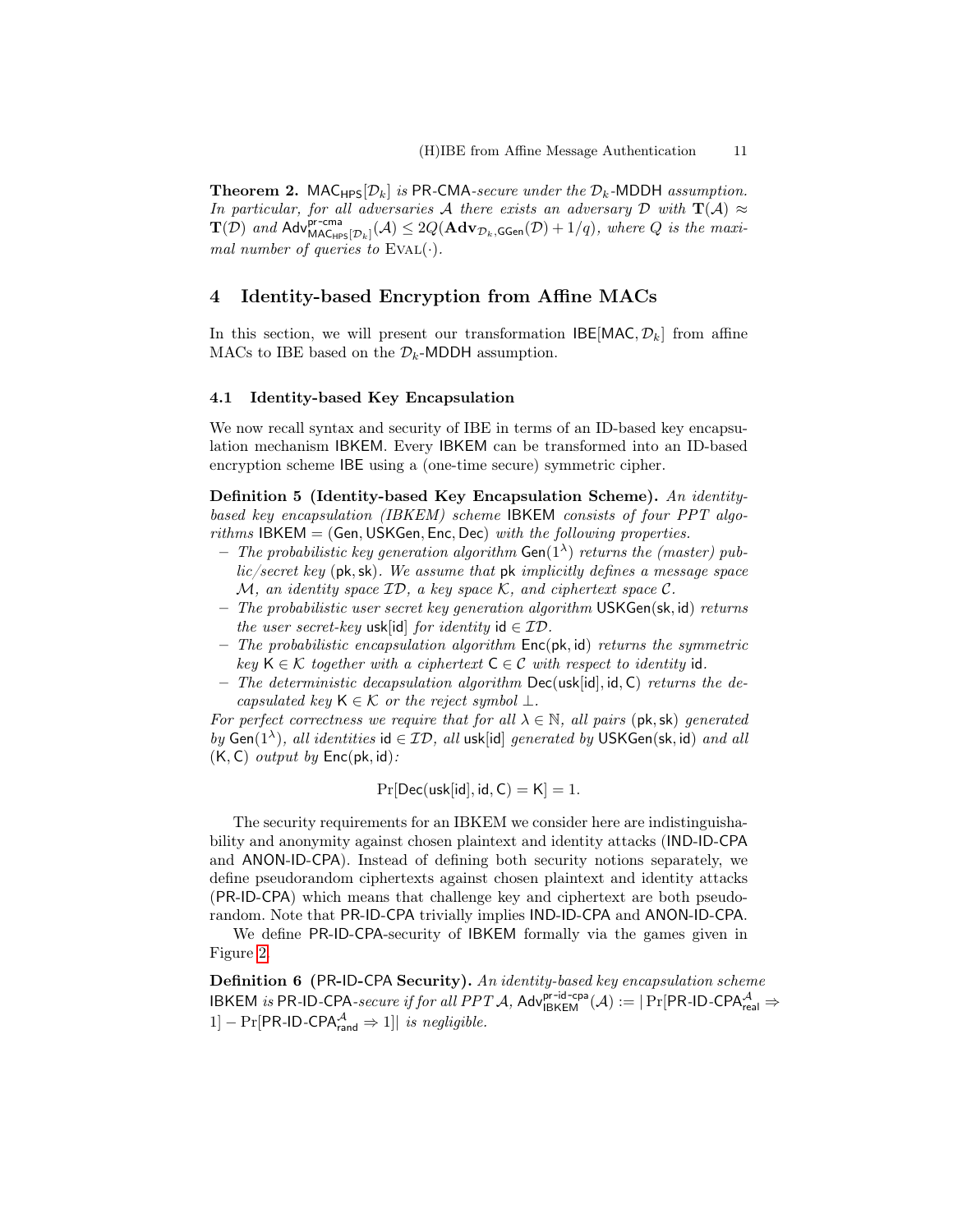<span id="page-11-0"></span>

| <b>Procedure INITIALIZE:</b>                                                                      | <b>Procedure</b> $Enc(id^*)$ : //one query                                                                            |
|---------------------------------------------------------------------------------------------------|-----------------------------------------------------------------------------------------------------------------------|
| $(\mathsf{pk}, \mathsf{sk}) \leftarrow_{\$} \mathsf{Gen}(1^{\lambda})$                            | $(K^*, C^*) \leftarrow_* \textsf{Enc}(\textsf{pk}, \overline{\textsf{id}^*})$                                         |
| Return pk                                                                                         | $  K^* \leftarrow_\$ \mathcal{K}; \mathsf{C}^* \leftarrow_\$ \mathcal{C}  $                                           |
|                                                                                                   | Return $(K^*, C^*)$                                                                                                   |
| Procedure USKGEN(id):                                                                             |                                                                                                                       |
| $Q_{ID} \leftarrow Q_{ID} \cup \{id\}$<br>Return usk[id] $\leftarrow$ <sub>s</sub> USKGen(sk, id) | <b>Procedure</b> FINALIZE( $\beta$ ):<br>Return (id <sup>*</sup> $\notin \mathcal{Q}_{\mathcal{ID}}$ ) $\wedge \beta$ |

Fig. 2: Security Games PR-ID-CPA<sub>real</sub> and PR-ID-CPA<sub>rand</sub> for defining PR-ID-CPAsecurity.

# 4.2 The Transformation

Let  $\mathcal{D}_k$  be a matrix distribution that outputs matrices  $\mathbf{A}\in\mathbb{Z}_q^{(k+1)\times k}.$  Let MAC be an affine MAC over  $\mathbb{Z}_q^n$  with message space  $\mathcal{ID}.$  Our IBKEM IBKEM[MAC,  $\mathcal{D}_k] =$ (Gen, USKGen, Enc, Dec) for key-space  $\mathcal{K} = \mathbb{G}_T$  and identity space  $\mathcal{ID}$  is defined in Figure [3.](#page-11-1)

<span id="page-11-1"></span>Gen(par):  $\overline{\mathbf{A} \leftarrow_s \mathcal{D}_k}$  $sk_{MAC} \leftarrow s$  Gen $_{MAC}(par)$ Parse  $\mathsf{sk}_\mathsf{MAC} = (\mathbf{B}, \mathbf{x}_0, \dots, \mathbf{x}_\ell, x'_0, \dots, x'_{\ell'})$ For  $i = 0, \ldots, \ell$ :  $\mathbf{Y}_i \leftarrow_s \mathbb{Z}_q^{k \times n}; \mathbf{Z}_i = (\mathbf{Y}_i^\top \mid \mathbf{x}_i) \cdot \mathbf{A} \in \mathbb{Z}_q^{n \times k}$ <br>For  $i = 0, \dots, \ell'$ :  $\mathbf{y}_i' \leftarrow_\$ \mathbb{Z}_q^k; \mathbf{z}_i' = {({\mathbf{y}_i'}^\top \mid x_i')} \cdot \mathbf{A} \in \mathbb{Z}_q^{1 \times k}$  $\mathsf{pk} := (\mathcal{G}, [\mathbf{A}]_1, ([\mathbf{Z}_i]_1)_{0 \leq i \leq \ell}, ([\mathbf{z}_i^\prime]_1)_{0 \leq i \leq \ell^\prime})$  $\mathsf{sk} := (\mathsf{sk}_{\mathsf{MAC}}, (\mathbf{Y}_i)_{0 \leq i \leq \ell}, (\mathbf{y}'_i)_{0 \leq i \leq \ell'})$ Return (pk,sk). USKGen(sk, id):  $([\mathbf{t}]_2,[u]_2) \leftarrow_{\$} \mathsf{Tag}(\mathsf{sk}_{\mathsf{MAC}},\mathsf{id})$  $\mathbf{v} = \sum_{i=0}^\ell f_i(\mathsf{id}) \mathbf{Y}_i \mathbf{t} + \sum_{i=0}^{\ell'} f'_i(\mathsf{id}) \mathbf{y}_i' \in \mathbb{Z}_q^k \ \text{Return usk}[\mathsf{id}] := ([\mathbf{t}]_2, [u]_2, [\mathbf{v}]_2) \in \mathbb{G}_2^{n+1+k}$  $Enc(pk, id)$ :  $\begin{array}{l} \mathbf{r} \leftarrow_{\mathbf{s}} \mathbb{Z}_q^k \ \mathbf{c}_0 = \mathbf{A} \mathbf{r} \in \mathbb{Z}_q^{k+1} \ \mathbf{c}_1 = (\sum_{i=0}^\ell f_i(\mathrm{id}) \mathbf{Z}_i) \cdot \mathbf{r} \in \mathbb{Z}_q^n \ \mathsf{C} = ([\mathbf{c}_0]_1, [\mathbf{c}_1]_1) \end{array}$  $K = (\sum_{i=0}^{\ell'} f'_i(\operatorname{\sf id}) \mathbf{z}'_i) \cdot \mathbf{r} \in \mathbb{Z}_q$ Return  $(K = [K]_T, C)$ Dec(usk[id], id, C): Parse usk[id] =  $([\mathbf{t}]_2,[u]_2,[\mathbf{v}]_2)$ Parse  $C = ([c_0]_1, [c_1]_1)$  $\mathsf{K}=e([\mathbf{c}_0]_1,\begin{bmatrix} \mathbf{v} \ \mathbf{c} \end{bmatrix}$ u 1 2  $) \cdot e([{\bf c}_{1}]_1, [{\bf t}]_2)^{-1}$ Return  $\mathsf{K}\in\bar{\mathbb{G}}_T$ 

**Fig. 3:** Definition of the transformation IBKEM[MAC,  $\mathcal{D}_k$ ].

The intuition behind our construction is that the values  $[\mathbf{Z}_i]_1$ ,  $[\mathbf{z}_i']_1$  from pk can be viewed as perfectly hiding commitments to the secrets keys  $sk_{MAC}$  =  $(\mathbf{x}_1, \ldots, \mathbf{x}_\ell, x'_1, \ldots, x'_{\ell'})$  of MAC. User secret key generation computes the MAC  $\text{tag } \tau = ([\mathbf{t}]_2, [u]_2) \leftarrow \mathbb{I}$  Tag(sk<sub>MAC</sub>) plus a "non-interactive zero-knowledge proof"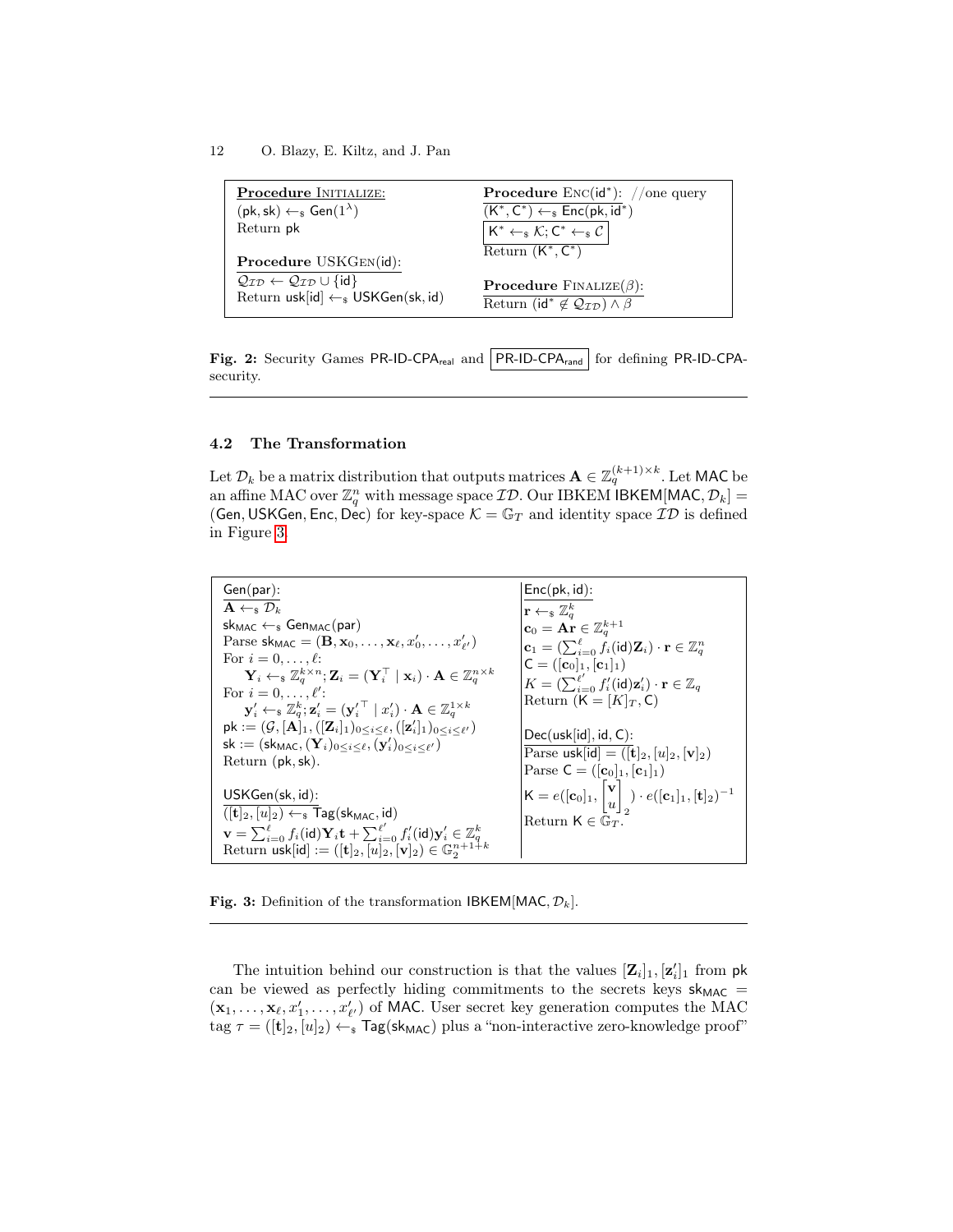$|{\bf v}|_2$  proving that  $\tau$  was computed correctly with respect to the commitments. As the MAC is affine, the NIZK proof has a very simple structure. The encryption algorithm is derived from a randomized version of the NIZK verification equation. Here we again make use of the affine structure of MAC.

To show correctness of IBKEM[MAC,  $\mathcal{D}_k$ ], let  $(K, C)$  be the output of Enc(pk, id) and let usk[id] be the output of USKGen(sk, id). By Equation [\(3\)](#page-7-0) in Section [3,](#page-7-1) we have

$$
e([\mathbf{c}_0]_1, \begin{bmatrix} \mathbf{v} \\ u \end{bmatrix}_2) = \left[ (\mathbf{A}\mathbf{r})^\top \cdot \left( \frac{\sum_{i=0}^\ell f_i(\mathsf{id}) \mathbf{Y}_i \mathbf{t} + \sum_{i=0}^{\ell'} f'_i(\mathsf{id}) \mathbf{y}'_i}{\sum_{i=0}^\ell f_i(\mathsf{id}) \mathbf{x}_i^\top \mathbf{t} + \sum_{i=0}^{\ell'} f'_i(\mathsf{id}) x'_i} \right) \right]_T,
$$
  

$$
e([\mathbf{c}_1]_1, [\mathbf{t}]_2) = \left[ (\mathbf{A}\mathbf{r})^\top \left( \frac{\sum f_i(\mathsf{id}) \mathbf{Y}_i}{\sum f_i(\mathsf{id}) \mathbf{x}_i^\top} \right) \cdot \mathbf{t} \right]_T,
$$

and the quotient of the two elements yields  $\mathsf{K} = [(\sum_{i=0}^{\ell'} f'_i(\mathsf{id}) \mathbf{z}'_i) \cdot \mathbf{r}]_T$ .

**Theorem 3.** Under the  $D_k$ -MDDH assumption relative to GGen in  $\mathbb{G}_1$  and the PR-CMA-security of MAC, IBKEM[MAC,  $\mathcal{D}_k$ ] is a PR-ID-CPA-secure IBKEM. Particularly, for all adversaries A there exist adversaries  $\mathcal{B}_1$  and  $\mathcal{B}_2$  with  $\mathbf{T}(\mathcal{B}_1)\approx$  $\mathbf{T}(\mathcal{A}) \approx \mathbf{T}(\mathcal{B}_2)$  and  $\mathsf{Adv}_{\mathsf{IBKEM[MAC}, \mathcal{D}_k]}(\mathcal{A}) \leq \mathbf{Adv}_{\mathcal{D}_k, \mathsf{GGen}}(\mathcal{B}_1) + \mathsf{Adv}_{\mathsf{MAC}}^{\mathsf{pr-cma}}(\mathcal{B}_2).$ 

The proof can be found in the full version [\[3\]](#page-16-7).

# <span id="page-12-1"></span>5 Hierarchical Identity-based Encryption from Delegatable Affine MACs

In this section, we will define syntax and security requirements of *delegatable* affine MACs and describe our transformation  $HIBE[MAC, \mathcal{D}_k]$  from delegatable affine MACs to HIBE based on any  $\mathcal{D}_k$ -MDDH assumption. In the full version [\[3\]](#page-16-7) we recall syntax and IND-HID-CPA security of a hierarchical ID-based key encapsulation mechanism (HIBKEM).

## <span id="page-12-0"></span>5.1 Delegatable Affine MACs

**Definition 7.** An affine MAC over  $\mathbb{Z}_q^n$  (Definition [3\)](#page-7-2) is delegatable, if the message space is  $\mathcal{M} = \mathcal{B}^{\leq m}$  for some finite base set  $\mathcal{B}, \ell' = 0$  with  $f'_0(\mathsf{m}) = 1$ , and there exists a public function  $l : \mathcal{M} \to \{0, \ldots, \ell\}$  such that for all  $m' \in \mathcal{M}$  with  $m' = (m_1, \ldots, m_{n+1}) \in \mathcal{B}^{p+1}$  and length p prefix  $m = (m_1, \ldots, m_p)$  of m, we have  $l(m) \leq l(m')$  and

$$
f_i(\mathsf{m}') = \begin{cases} f_i(\mathsf{m}) & 0 \le i \le l(\mathsf{m}) \\ 0 & l(\mathsf{m}') < i \le \ell \end{cases}
$$

.

Note that for a delegatable MAC, equation [\(3\)](#page-7-0) simplifies to

$$
u = \left(\sum_{i=0}^{l(m)} f_i(m) \mathbf{x}_i^{\top} + \sum_{i=l(m)+1}^{l(m')} f_i(m') \mathbf{x}_i^{\top}\right) \mathbf{t} + f'_0(m) x'_0.
$$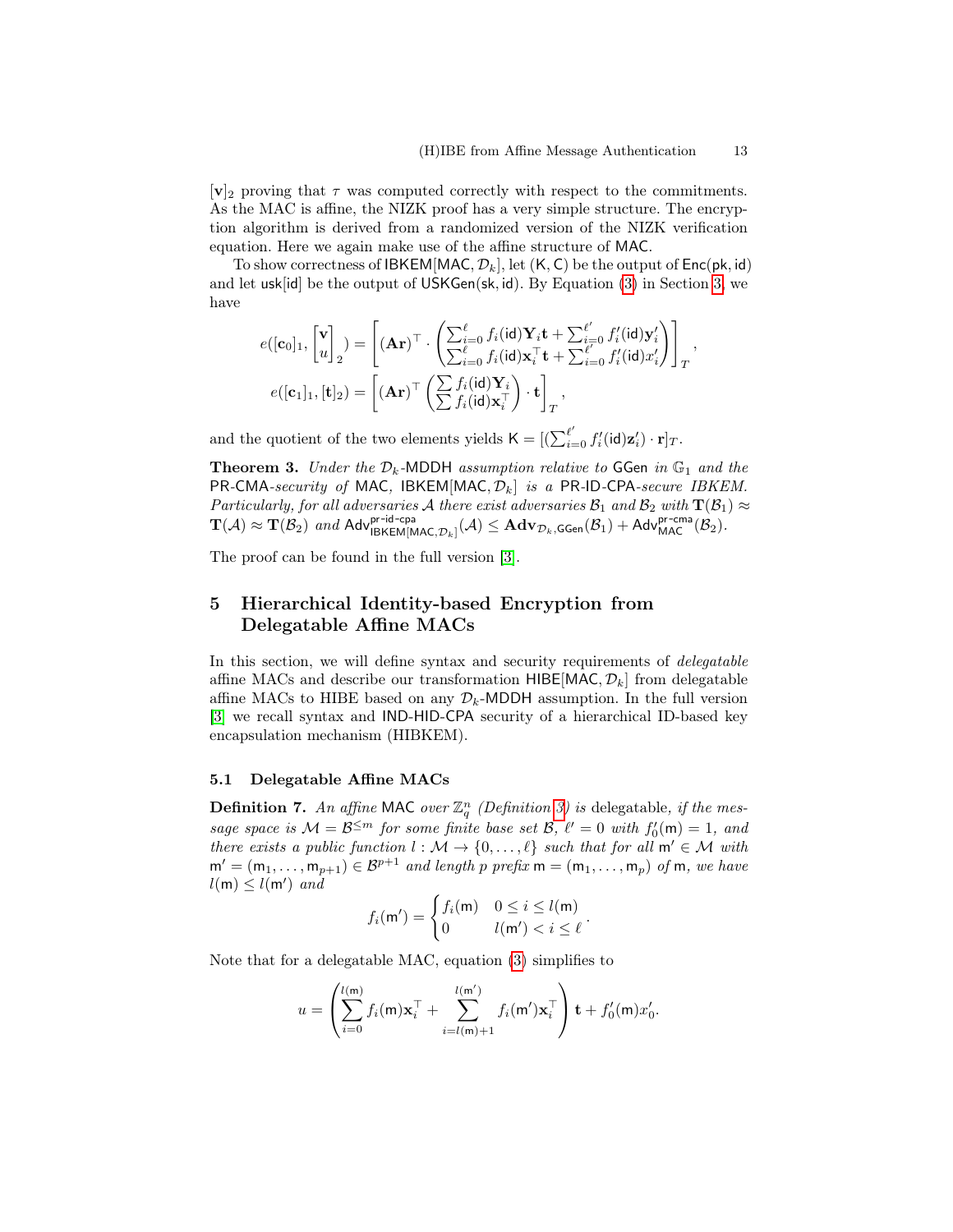Intuitively, this property will be used for HIBE user secret key delegation.

SECURITY REQUIREMENTS. Let MAC be a delegatable affine MAC over  $\mathbb{Z}_q^n$  with message space  $\mathcal{M} = \mathcal{B}^{\leq m} := \bigcup_{i=1}^{m} \mathcal{B}^i$ . To build a HIBE, we require a new notion denoted as  $\text{HPR}_0\text{-CMA}$  security. It differs from PR-CMA security in two ways. Firstly, additional values needed for HIBE delegation are provided to the adversary through the call to Initialize and Eval. Secondly, Chal always returns a real  $h_0$  which is the reason why our HIBE is not anonymous. (In fact, the additional values actually allow the adversary to distinguish real from random  $\mathbf{h}_0$ .)

Let  $\mathcal{G} = (\mathbb{G}_1, \mathbb{G}_2, \mathbb{G}_T, q, g_1, g_2, e)$  be an asymmetric pairing group such that  $(\mathbb{G}_2, g_2, q)$  is contained in par. Consider the games from Figure [4.](#page-13-0)

<span id="page-13-0"></span>

| INITIALIZE:                                                                                                                                            | $ CHAL(m^*)$ :<br>one query                                                            |
|--------------------------------------------------------------------------------------------------------------------------------------------------------|----------------------------------------------------------------------------------------|
| $\mathsf{sk}_{\mathsf{MAC}} = (\mathbf{B}, (\mathbf{x}_i)_{0 \leq i \leq \ell}, x'_0) \leftarrow \mathsf{s} \mathsf{Gen}_{\mathsf{MAC}}(\mathsf{par})$ | $h \leftarrow_s \mathbb{Z}_q$                                                          |
| Return $\left([{\bf B}]_2, ([{\bf x}_i^\top {\bf B}]_2)_{0 \leq i \leq \ell}\right)$                                                                   | $\mathbf{h}_0 = \sum f_i(\mathsf{m}_i^*) \mathbf{x}_i \cdot h \in \mathbb{Z}_q^n$      |
|                                                                                                                                                        | $h_1 = x'_0 \cdot h \in \mathbb{Z}_q$                                                  |
| EVAL(m):                                                                                                                                               | $h_1 \leftarrow_s \mathbb{Z}_q$                                                        |
| $Q_{\mathcal{M}} = Q_{\mathcal{M}} \cup \{m\}$                                                                                                         | Return $([h]_1, [h_0]_1, [h_1]_T)$                                                     |
| $([t]_2,[u]_2)\leftarrow_{\$} Tag(\text{sk}_{MAC},m)$                                                                                                  |                                                                                        |
| For $i = (m) + 1, , \ell$ :                                                                                                                            | $\text{FINALIZE}(\beta \in \{0, 1\})$ :                                                |
| $d_i = \mathbf{x}_i^{\top} \mathbf{t} \in \mathbb{Z}_q$ ; $d'_i = \mathbf{x}_i^{\top} \mathbf{t}' \in \mathbb{Z}_q$                                    | Return $\beta \wedge (\text{Prefix}(m^*)) \cap \mathcal{Q}_{\mathcal{M}} = \emptyset)$ |
| Return $([t]_2, [u]_2, [t']_2, [u']_2, ([d_i]_2)_{(m)+1 \leq i \leq \ell})$                                                                            |                                                                                        |

Fig. 4: Games HPR-CMA<sub>real</sub>, and | HPR<sub>0</sub>-CMA<sub>rand</sub> | for defining HPR<sub>0</sub>-CMA security.

**Definition 8.** A delegatable affine MAC over  $\mathbb{Z}_q^n$  is HPR<sub>0</sub>-CMA-secure if for all  $PPT \mathcal{A}$ ,  $Adv_{MAC}^{hpr_0-cma}(\mathcal{A}) := Pr[HPR-CMA_{real}^{\mathcal{A}} \Rightarrow 1] - Pr[HPR_0-CMA_{rand}^{\mathcal{A}} \Rightarrow 1]$  is negligible.

# 5.2 Examples of Delegatable Affine MACs

<span id="page-13-1"></span>We first note that  $\mathsf{MAC}_{\mathsf{NR}}[\mathcal{D}_k]$  from Section [3](#page-7-1) with message space  $\mathcal{M} = \{0, 1\}^{\leq m}$ is delegatable.

**Theorem 4.** Under the  $D_k$ -MDDH assumption,  $MAC_{NR}[\mathcal{D}_k]$  is tightly HPR<sub>0</sub>-CMA secure. In particular, for all adversaries A there exists an adversary D with  $\mathbf{T}(\mathcal{A}) \approx \mathbf{T}(\mathcal{D})$  and Adv<sup>hpr<sub>0</sub>-cma</sup>  $\max_{\mathsf{MAC}_{\mathsf{NR}}[\mathcal{D}_k]}(\mathcal{A}) \leq 6m(\mathbf{Adv}_{\mathcal{D}_k,\mathsf{GGen}}(\mathcal{D}) - 1/(q-1)).$ 

The proof is similar to that of Theorem [1,](#page-9-0) with the difference that the reduction between games  $\mathsf{G}_i$  and  $\mathsf{G}_{i-1}$  now has to guess  $\mathsf{m}_i^* \in \{0,1,\perp\}$ , where  $\perp$  means that  $|m^*| < i$ . Furthermore,  $h_0$  from CHAL $(m^*)$  is not pseudorandom in the delegatable case, since  $([\mathbf{B}]_2,([\mathbf{x}_i^{\top} \mathbf{B}]_2)_{0\leq i\leq m})$  are disclosed from INITIALIZE and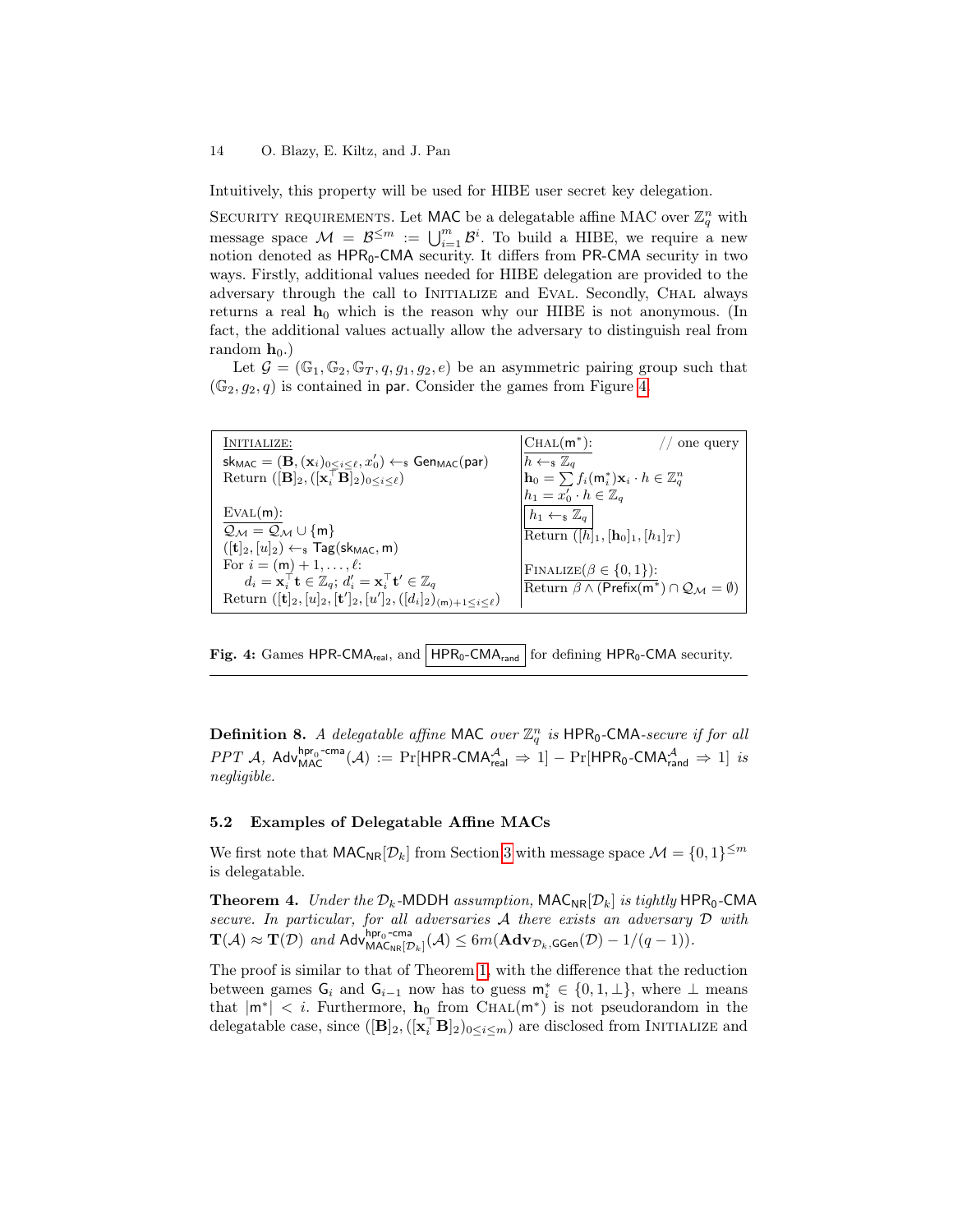then it is easy to check if  $h_0$  is well-formed under  $m^*$  by using the pairing. A formal proof of Theorem [4](#page-13-1) is given in [\[3\]](#page-16-7).

We now turn to  $\mathsf{MAC}_{\mathsf{HPS}}[\mathcal{D}_k]$  from Section [3](#page-7-1) with message space  $\mathcal{M} = \mathcal{B}^{\leq m} =$  $(\mathbb{Z}_{q}^{*})^{\leq m}$ . Again, it can be verified to be delegatable. One should remark the change on  $\mathcal{B}$ , where we now define  $\mathcal{B} = \mathbb{Z}_q^*$  to avoid having a collision between the MAC of  $m$  and the MAC of  $m||0$ .

**Theorem 5.** Under the  $\mathcal{D}_k$ -MDDH assumption, MAC<sub>HPS</sub> $[\mathcal{D}_k]$  is HPR<sub>0</sub>-CMAsecure. In particular, for all adversaries A there exists an adversary D with  $\mathbf{T}(\mathcal{A}) \approx \mathbf{T}(\mathcal{D})$  and Adv<sub>MACupe</sub>  $\mathsf{MAC}_{\mathsf{HPS}}[\mathcal{D}_k]({\mathcal A}) \leq 2 Q(\mathbf{Adv}_{\mathcal{D}_k,\mathsf{GGen}}(\mathcal{D})+1/q), \textit{ where } Q \textit{ is } \mathsf{MAC}_{\mathsf{HPS}}[\mathcal{D}_k]$ the maximal number of queries to  $EVAL(·)$ .

A formal proof can be found in the full version [\[3\]](#page-16-7).

#### <span id="page-14-0"></span>5.3 The Transformation

Let  $\mathcal{D}_k$  be a matrix distribution that outputs matrices  $\mathbf{A} \in \mathbb{Z}_q^{(k+1)\times k}$ . Let MAC be a delegatable affine MAC over  $\mathbb{Z}_q^n$  with message space  $\mathcal{M} = \mathcal{B}^{\leq m}$ . Our HIBKEM[MAC,  $\mathcal{D}_k$ ] = (Gen, USKGen, USKDel, Enc, Dec) for key-space  $\mathcal{K} = \mathbb{G}_T$ and hierarchical identity space  $\mathcal{ID} = \mathcal{M} = \mathcal{B}^{\leq m}$  is defined as in Figure [5.](#page-15-0) Compared to the IBE construction from Section [4,](#page-10-0) the main difference is that Gen also returns a delegation key dk which allows re-randomization of every usk[id]. Further, USKGen also outputs user delegation keys udk[id] allowing USKDel to delegate.

To show correctness of HIBKEM[MAC,  $\mathcal{D}_k$ ], first note that  $(\hat{u}, \hat{v})$  computed in USKDel is a correct user secret key for  $\mathsf{id}'$ ,  $\hat{u} = \sum_{i=0}^{l(\mathsf{id}')} f_i(\mathsf{id}') \mathbf{x}_i^{\top} \mathbf{t} + x'_0$  and  $\hat{\mathbf{v}} = \sum_{i=0}^{l(id')} f_i(\mathbf{id}') \mathbf{Y}_i \mathbf{t} + \mathbf{y}'_0$ . In the next step they get rerandmozied as  $u' =$  $\sum_{i=0}^{l(\mathbf{id}')} f_i(\mathbf{id}') \mathbf{x}_i^{\top}(\mathbf{t} + \mathbf{B}\mathbf{s}')$  and  $\mathbf{v}' = \sum_{i=0}^{l(\mathbf{id}')} f_i(\mathbf{id}') \mathbf{Y}_i(\mathbf{t} + \mathbf{B}\mathbf{s}') + \mathbf{y}'_0$ . Consequently, usk[id'] from USKDel has the same distribution as the one output by USKGen. By applying the similar correctness argument from HIBKEM[MAC,  $\mathcal{D}_k$ ], we can show that a correctly generated ciphertext can be correctly decapsulated by using a correct user secret key.

The next theorem shows our construction is a IND-HID-CPA-secure HIBKEM. Its proof can be found in [\[3\]](#page-16-7). We remark that  $HIBKEM[MAC, \mathcal{D}_k]$  can never be anonymous as one can always check whether  $\mathbf{c}_0 \cdot \sum f_i(\mathsf{id})(\mathbf{E}_i^{\top}||\mathbf{d}_i) = c_1 \cdot \mathbf{B}$  using the pairing.

**Theorem 6.** If MAC is HPR<sub>0</sub>-CMA-secure and the  $D_k$ -MDDH assumption holds in  $\mathbb{G}_1$  then HIBKEM[MAC,  $\mathcal{D}_k$ ] is IND-HID-CPA secure. For all adversaries A there exist adversaries  $\mathcal{B}_1$  and  $\mathcal{B}_2$  with  $\mathbf{T}(\mathcal{B}_1) \approx \mathbf{T}(\mathcal{A}) \approx \mathbf{T}(\mathcal{B}_2)$  and

$$
\mathsf{Adv}_{\mathsf{HIBKEM}[\mathsf{MAC}, \mathcal{D}_k]}^{\mathsf{ind}\text{-}\mathsf{hid}\text{-}\mathsf{cpa}}(\mathcal{A}) \leq \mathbf{Adv}_{\mathcal{D}_k, \mathsf{GGen}}(\mathcal{B}_1) + \mathsf{Adv}_{\mathsf{MAC}}^{\mathsf{hpr}_0\text{-}\mathsf{cma}}(\mathcal{B}_2).
$$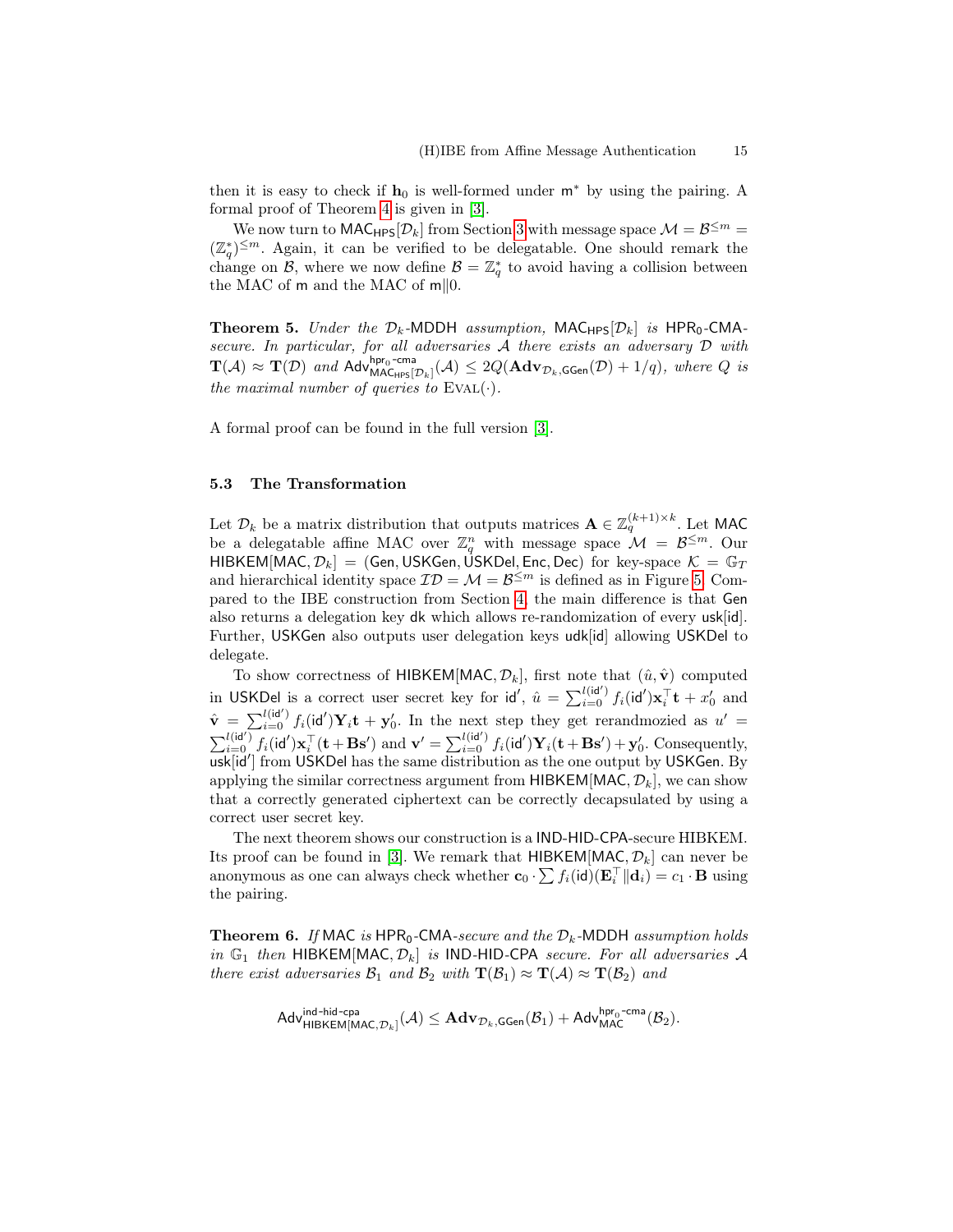<span id="page-15-0"></span>Gen(par):  $A \leftarrow s \mathcal{D}_k$ ; sk<sub>MAC</sub>  $\leftarrow s$  Gen<sub>MAC</sub>(par) Parse  $\mathsf{sk}_\mathsf{MAC} = (\mathbf{B}, \mathbf{x}_0, \dots, \mathbf{x}_\ell, x'_0, \dots, x'_{\ell'})$ For  $i = 0, \ldots, \ell$ :  $\mathbf{Y}_i \leftarrow_\$ \mathbb{Z}_q^{k \times n}; \mathbf{Z}_i = (\mathbf{Y}_i^\top \mid \mathbf{x}_i) \!\cdot\! \mathbf{A} \in \mathbb{Z}_q^{n \times k}$  $\mathbf{d}_i = \mathbf{x}_i^\top \cdot \mathbf{B} \in \mathbb{Z}_q^{n'}; \mathbf{E}_i = \mathbf{Y}_i \cdot \mathbf{B} \in \mathbb{Z}_q^{k \times n'}$  $\mathbf{y}_0' \leftarrow_{\mathbf{s}} \mathbb{Z}_q^k; \mathbf{z}_0' = (\mathbf{y}_0'^\top \mid x_0') \cdot \mathbf{A} \in \mathbb{Z}_q^{1 \times k} \ \mathsf{pk} := (\mathcal{G}, [\mathbf{A}]_1, ([\mathbf{Z}_i]_1)_{0 \leq i \leq \ell}, [\mathbf{z}_0']_1)$  $dk := ( [\mathbf{B}]_2, ([\mathbf{d}_i]_2, [\mathbf{E}_i]_2)_{0 \leq i \leq \ell})$  $\mathsf{sk} := (\mathsf{sk}_{\mathsf{MAC}}, (\mathbf{Y}_i)_{0 \leq i \leq \ell}, \mathbf{y}_0^{\prime})$ Return (pk, dk,sk) USKGen(sk, id  $\in \mathcal{ID}$ ):  $([{\bf t}]_2,[u]_2)\overline{\leftarrow_{\$} \mathsf{Tag}(\mathsf{sk}_{\mathsf{MAC}},\mathsf{id})}$  $\mathcal{L}/\mathcal{N} \mathbf{t} \in \mathbb{Z}_q^n; u = \sum f_i(\mathsf{id}) \mathbf{x}_i^\top \mathbf{t} + x_0' \in \mathbb{Z}_q$  $\mathbf{v} = \sum_{i=0}^{l(\mathrm{id})} f_i(\mathrm{id}) \mathbf{Y}_i \mathbf{t} + \mathbf{y}_0' \in \mathbb{Z}_q^k$ For  $i = l(\text{id}) + 1, \ldots, \ell$ :  $d_i = \mathbf{x}_i^\top \mathbf{t} \in \mathbb{Z}_q; \, \mathbf{e}_i = \mathbf{Y}_i \mathbf{t} \in \mathbb{Z}_q^k$  $\textsf{usk}[\textsf{id}] := ([\textbf{t}]_2, [u]_2, [\textbf{v}]_2)$ udk[id]  $:= ([d_i]_2, [\mathbf{e}_i]_2)_{l(\mathsf{id}) < i < \ell}$ Return (usk[id], udk[id]) Enc(pk, id):  $\mathbf{r} \leftarrow_{\mathbf{s}} \mathbb{Z}_q^k; \ \mathbf{c}_0 = \mathbf{Ar} \in \mathbb{Z}_q^{k+1} \ \mathbf{c}_1 = (\sum_{i=0}^{l(\mathsf{id})} f_i(\mathsf{id}) \mathbf{Z}_i) \cdot \mathbf{r} \in \mathbb{Z}_q^n$  $K = \mathbf{z}_0' \cdot \mathbf{r} \in \mathbb{Z}_q.$ Return  $\mathsf{K} = [K]_T$  and  $\mathsf{C} = ([\mathbf{c}_0]_1, [\mathbf{c}_1]_1)$  $USKDel(usk[id], udk[id], id, id_{p+1})$ : Parse id  $\in \mathcal{B}^p,$  id $_{p+1} \in \mathcal{B}$  $\mathsf{id}':=(\mathsf{id}_1,\ldots,\mathsf{id}_p,\mathsf{id}_{p+1})\in\mathcal{B}^{p+1}$ If  $p \geq m$ , then return  $\perp$ //Delegation of u and  $v$ :  $\hat{u} = u + \sum_{i=l(\mathsf{id})+1}^{l(\mathsf{id}')} f_i(\mathsf{id}') d_i \in \mathbb{Z}_q$  $\hat{\mathbf{v}} = \mathbf{v} + \sum_{i=l(\mathsf{id})+1}^{l(\mathsf{id}')} f_i(\mathsf{id}') \mathbf{e}_i \in \mathbb{Z}_q^k$ //Rerandomization of  $\hat{u}$  and  $\hat{\mathbf{v}}$ :  $\mathbf{s}' \leftarrow_{\$} \mathbb{Z}_q^{n'}$  $\mathbf{t}' = \mathbf{t} + \mathbf{B}\mathbf{s}' \in \mathbb{Z}_q^n$  $u' = \hat{u} + \sum_{i=0}^{l(\mathsf{id}')} f_i(\mathsf{id}')\mathbf{d}_i\mathbf{s}' \in \mathbb{Z}_q$  $\mathbf{v}'=\hat{\mathbf{v}} + \sum_{i=0}^{l(\mathrm{i}\mathbf{d}')}f_i(\mathrm{i}\mathbf{d}')\mathbf{E}_i\mathbf{s}'\in\mathbb{Z}_q^k$ //Rerandomization of  $d'_i$  and  $\mathbf{e}_i$ : For  $i = l(\text{id}') + 1, \ldots, \ell$ :  $d_i' = d_i + \mathbf{d}_i \mathbf{s}' \in \mathbb{Z}_q$  $\mathbf{e}_i'=\mathbf{e}_i+\mathbf{E}_i\mathbf{s}'\in\mathbb{Z}_q^k$  $\mathsf{usk}[\mathsf{id}'] := ([\mathbf{t}']_2, [u]_2, [\mathbf{v}']_2)$  $\mathsf{udk}[\mathsf{id}'] := ([d_i']_2, [\mathbf{e}_i']_2)_{l(\mathsf{id}') < i \leq \ell}$  $Return (usk(id'], udk(id'))$  $Dec(usk[id], id, C)$ : Parse usk[id] =  $([\mathbf{t}]_2, [u]_2, [\mathbf{v}]_2)$ Parse  $C = ([c_0]_1, [c_1]_1)$  $\mathsf{K}=e([\mathbf{c}_0]_1, \begin{bmatrix} \mathbf{v} \ \mathbf{v} \end{bmatrix}$ u 1 2 )  $\cdot$   $e([{\bf c}_1]_1,[{\bf t}]_2)^{-1}$ Return  $\mathsf{K}\in\bar{\mathbb{G}}_T$ 

**Fig. 5:** Definition of the transformation HIBKEM[MAC,  $\mathcal{D}_k$ ].

## 5.4 Anonymity-preserving Transformation

In this section, we sketch an alternative (but less efficient) transformation, which is anonymity-preserving. Due to space limitations, we only give the idea behind our construction and refer to the full version for details.

Our transformation is based on the notion of APR-CMA-security (anonymitypreserving pseudorandomness against chosen-message attacks) for a delegatable affine MAC MAC over  $\mathbb{Z}_q^n$  with message space  $\mathcal{M} = \mathcal{B}^{\leq m} := \bigcup_{i=1}^m \mathcal{B}^i$ . It dif-fers from HPR-CMA-security (Section [5.1\)](#page-12-0) in the sense that  $EVAL(m)$  will output the terms for usk rerandomization, not INITIALIZE and that in the random game, CHAL returns uniform  $(h_0, h_1)$ . Unfortunately, MAC<sub>NR</sub>[ $\mathcal{D}_k$ ] is unlikely to be APR-CMA-secure, but  $MAC_{HPS}[\mathcal{D}_k]$  with message space  $\mathcal{M} = \mathcal{B}^{\leq m} = (\mathbb{Z}_q^*)^{\leq m}$ is provably APR-CMA-secure.

Compared to the HIBE construction from Section [5.3,](#page-14-0) the new transformation AHIBKEM[MAC,  $\mathcal{D}_k$ ] uses a different rerandomization method for usk :=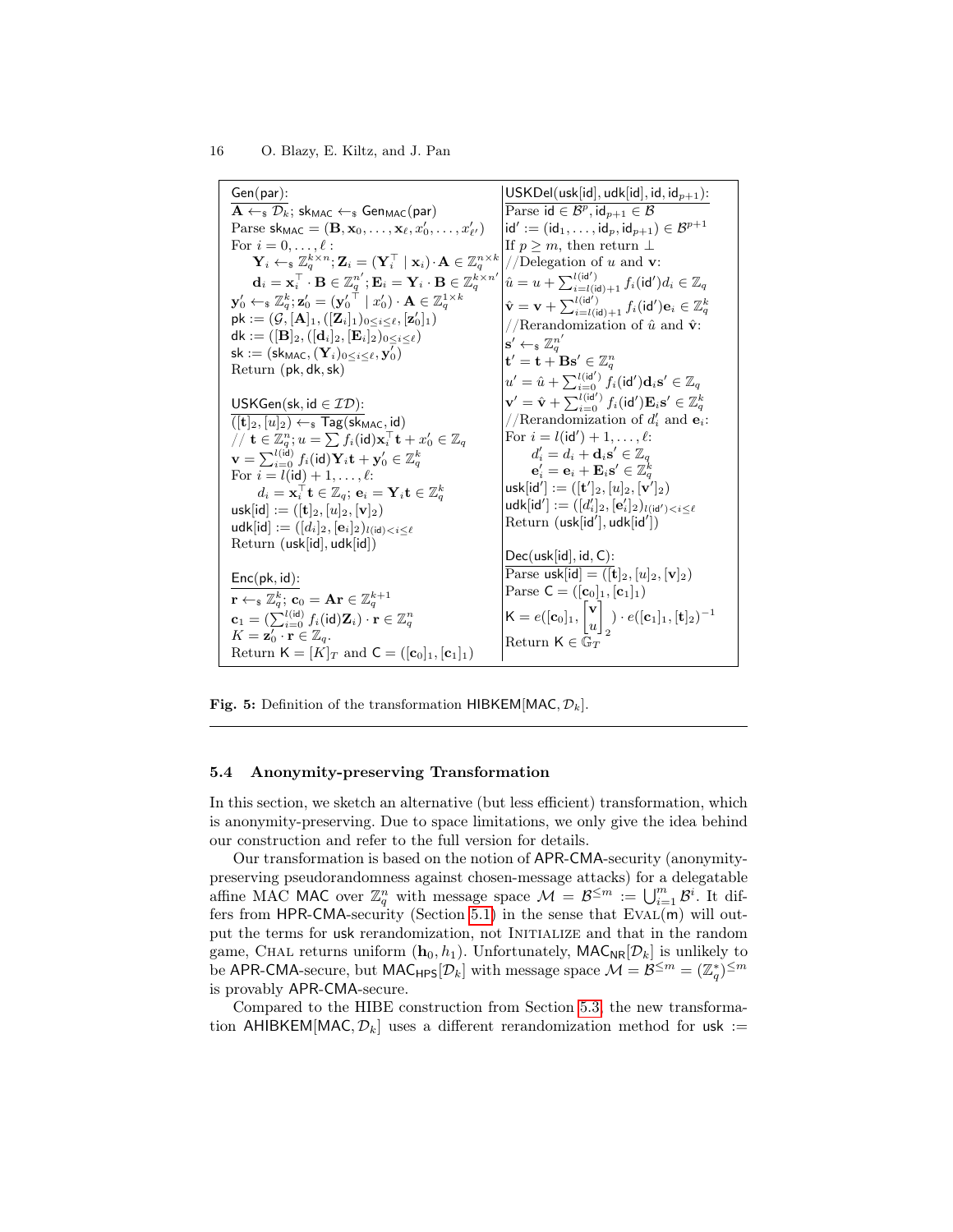$(|{\bf t}|_2, |{\bf u}|_2, |{\bf v}|_2)$ : USKGen outputs a random basis **T** which allows rerandomization of t; similarly, **u** and **V** are generated for rerandomizing  $u$  and **v**. In the full version we prove that if MAC is an APR-CMA-secure and the  $\mathcal{D}_k$ -MDDH assumption holds in  $\mathbb{G}_1$ , then AHIBKEM[MAC,  $\mathcal{D}_k$ ] is PR-HID-CPA-secure, i.e., IND-HID-CPA-secure and anonymous.

Acknowledgements. All authors were (partially) supported by the Sofja Kovalevskaja Award of the Alexander von Humboldt Foundation and the German Federal Ministry for Education and Research. Jiaxin Pan was also partially supported by the German Israel Foundation.

We thank Hoeteck Wee for various comments and helpful discussions.

# References

- <span id="page-16-4"></span>1. M. Bellare and S. Goldwasser. New paradigms for digital signatures and message authentication based on non-interative zero knowledge proofs. In G. Brassard, editor, CRYPTO'89, volume 435 of LNCS, pages 194–211. Springer, Aug. 1989.
- <span id="page-16-9"></span>2. O. Blazy, S. Kakvi, E. Kiltz, and J. Pan. Tightly-secure signatures from chameleon hash functions. unpublished, 2013.
- <span id="page-16-7"></span>3. O. Blazy, E. Kiltz, and J. Pan. (Hierarchical) identity-based encryption from affine message authentication. Cryptology ePrint Archive, Full version of this paper, 2014.
- <span id="page-16-1"></span>4. D. Boneh and M. K. Franklin. Identity-based encryption from the Weil pairing. In J. Kilian, editor, CRYPTO 2001, volume 2139 of LNCS, pages 213–229. Springer, Aug. 2001.
- <span id="page-16-10"></span>5. J. Chen, H. W. Lim, S. Ling, H. Wang, and H. Wee. Shorter IBE and signatures via asymmetric pairings. In M. Abdalla and T. Lange, editors, PAIRING 2012, volume 7708 of LNCS, pages 122–140. Springer, May 2012.
- <span id="page-16-2"></span>6. J. Chen and H. Wee. Fully, (almost) tightly secure IBE and dual system groups. In R. Canetti and J. A. Garay, editors, CRYPTO 2013, Part II, volume 8043 of LNCS, pages 435–460. Springer, Aug. 2013.
- <span id="page-16-0"></span>7. C. Cocks. An identity based encryption scheme based on quadratic residues. In B. Honary, editor, 8th IMA International Conference on Cryptography and Coding, volume 2260 of LNCS, pages 360–363. Springer, Dec. 2001.
- <span id="page-16-11"></span>8. R. Cramer and V. Shoup. A practical public key cryptosystem provably secure against adaptive chosen ciphertext attack. In H. Krawczyk, editor, CRYPTO'98, volume 1462 of LNCS, pages 13–25. Springer, Aug. 1998.
- <span id="page-16-3"></span>9. R. Cramer and V. Shoup. Universal hash proofs and a paradigm for adaptive chosen ciphertext secure public-key encryption. In L. R. Knudsen, editor, EURO- $CRYPT 2002$ , volume 2332 of *LNCS*, pages 45–64. Springer, Apr. / May 2002.
- <span id="page-16-5"></span>10. Y. Dodis, E. Kiltz, K. Pietrzak, and D. Wichs. Message authentication, revisited. In D. Pointcheval and T. Johansson, editors, EUROCRYPT 2012, volume 7237 of LNCS, pages 355–374. Springer, Apr. 2012.
- <span id="page-16-6"></span>11. A. Escala, G. Herold, E. Kiltz, C. Ràfols, and J. Villar. An algebraic framework for Diffie-Hellman assumptions. In R. Canetti and J. A. Garay, editors, CRYPTO 2013, Part II, volume 8043 of LNCS, pages 129–147. Springer, Aug. 2013.
- <span id="page-16-8"></span>12. C. Gentry and A. Silverberg. Hierarchical ID-based cryptography. In Y. Zheng, editor, ASIACRYPT 2002, volume 2501 of LNCS, pages 548–566. Springer, Dec. 2002.